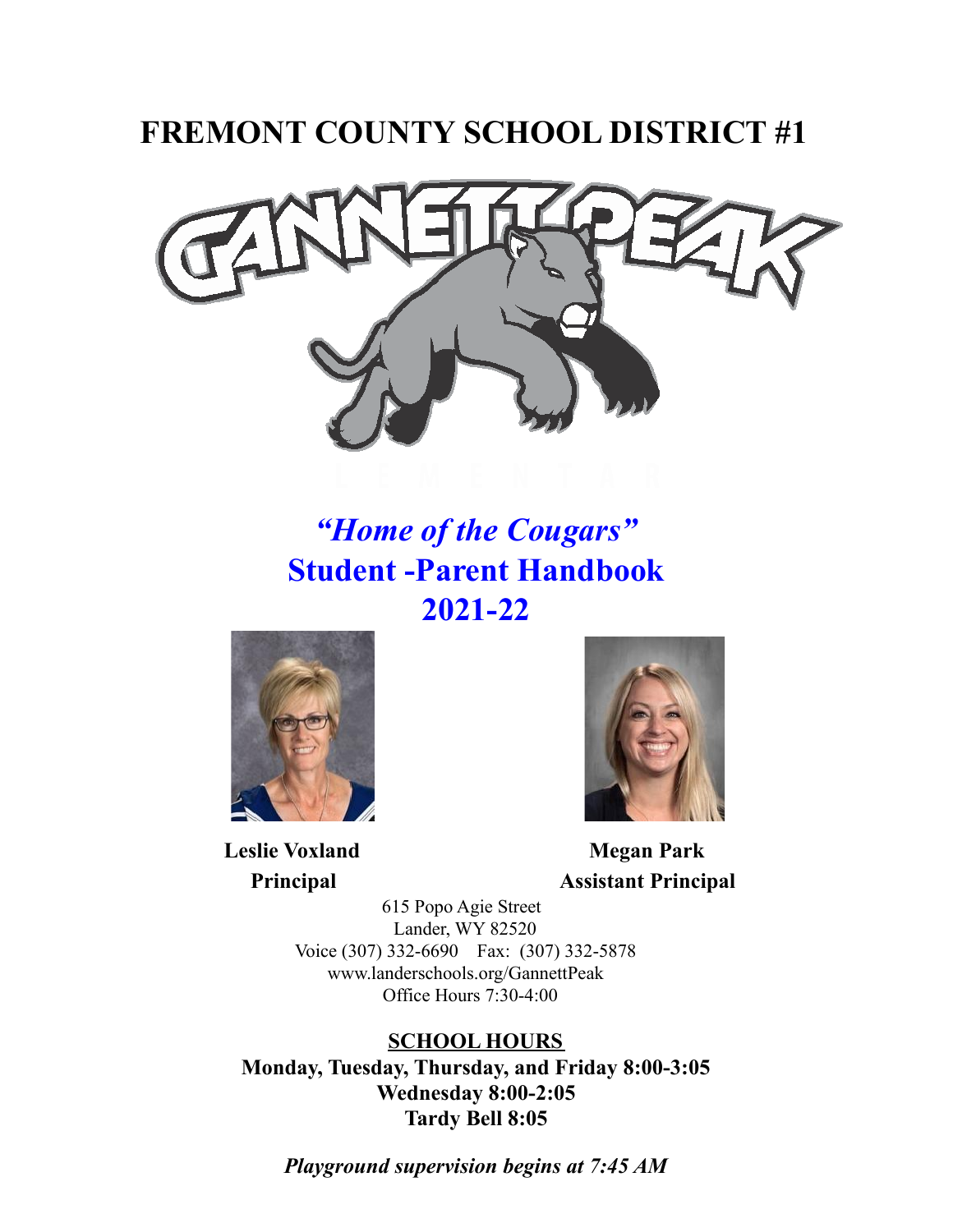

# **Our Mission**

In partnership with families and community, we educate students to become responsible citizens who respect one another and have the motivation, skills, and knowledge to succeed.

# **Our Vision**

By setting high expectations and providing diverse learning opportunities, we will empower students to succeed in careers, college, and life.

# **Goal: Improve academic achievement and performance for all students**

- Graduation and dropout rates will improve
- Increase performance in reading, writing, math, and science
- Develop performance measures in non-core content areas

# **Goal: Ensure safe and orderly school environment**

- Implement crisis plans in all departments and buildings
- · Maintain positive school environments that promote responsible, respectful, and safe behavior

# **Goal: Ensure efficient and effective processes**

- The district will utilize a continuous improvement model to address efficient and effective operations
- Implement a communication plan that strengthens community relationships

# **Gannett Peak Elementary Collective Commitments**

- 1. We will create a positive and safe environment that encourages success and taking risks.
- 2. We aim to be better through learning and implementing best practices.
- 3. We communicate with integrity and respect while holding ourselves and others accountable.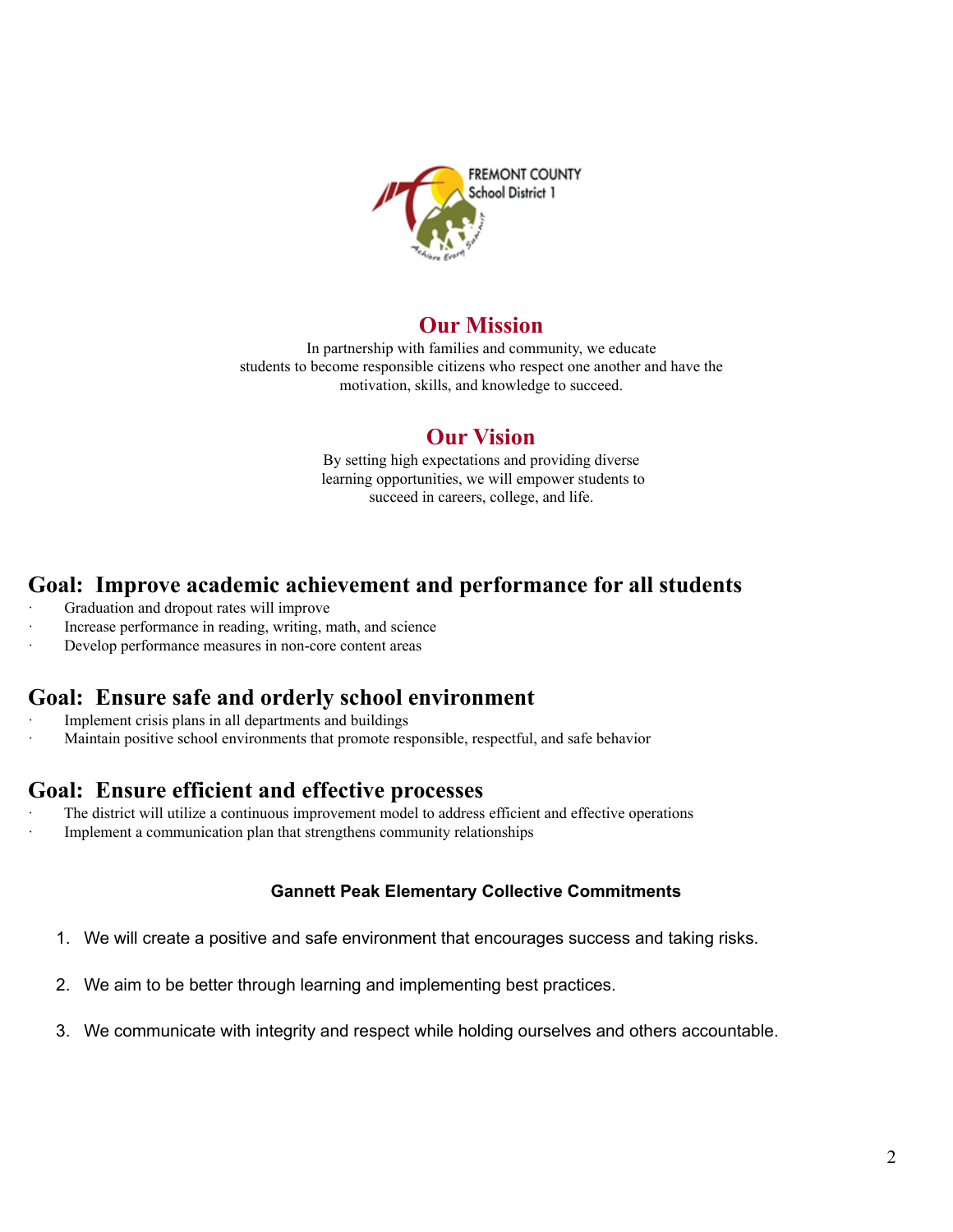### **ATTENDANCE AND SCHOOL HOURS**

**Playground supervision begins at 7:45 a.m.** If you need to drop your child off before 7:45 a.m., you must register your child for Lights On Early Bird starting at 7:00. For those students needing extra academic support, teachers may request your child be dropped off early so they do not have to miss the regular scheduled-day content. Each Wednesday is designated as an "Early Out," allowing staff to participate in professional development on site. With limited adult supervision on Wednesdays after school, students are expected to be picked up after the bell rings at 2:00 pm.

**M, T, TH, F: 8:00 AM – 3:05 PM Students are marked Tardy from 8:05-9am and 2-3pm**

**WED: 8:00 AM – 2:05 PM Students are marked Tardy from 8:05-9am, and 1-2pm**

\*Parents should contact the school by 8:15 a.m. if their child will be absent/tardy. You may contact the school by phone, text, or email: 307-332-6690;

[sheinrich@landerschools.org](mailto:sheinrich@landerschools.org) any time! If you need to let your child know about different arrangements for after-school pick-up, please contact the front office 1 hour prior to dismissal time.

### **BUS STUDENTS**

The assigned bus driver will inform students who ride a regular bus route of behavior expectations. Parents are encouraged to discuss these expectations with their children. Bus students are expected to take the opportunity to get on their bus at Gannett Peak Elementary as soon as the dismissal bell rings. Students should not leave school property for any reason while waiting for their bus to arrive. If a student plans to ride the bus to the house of a friend, relative or child care provider, a written permission slip from the child's parent is required before the child is allowed to board the bus. Any transportation issues should be directed to the Bus Barn at **332-3798.**

### **DRILLS AND EMERGENCY PROCEDURES**

Students will be informed of procedures to be followed in case of fire or crisis. Drills will be practiced on a regular basis. In the case of a crisis, it is advised that parents not contact the school as it may tie up the phone lines to area emergency services. Parents are advised to monitor local radio stations for further information.

### **DRUG FREE ZONE Including TOBACCO AND ALCOHOL**

The use of alcoholic beverages, tobacco, or dangerous/illegal drugs by students, or possession of such by students or adults in any school building, on school grounds, at any school function, or while on any school-sponsored trip is prohibited. Students are prohibited to be in any school building, on school grounds, or at any school function, while in possession of or using any tobacco product or under the influence of alcohol or drugs or following the immediate prior use of alcohol or drugs. The illegal use of legalized (over the counter) products will also constitute violation of this policy.

It is unlawful to manufacture, distribute, dispense, possess or use a controlled substance, as that term is defined by state and federal law, while on school district property

### **EMERGENCY INFORMATION**

Please update the Gannett Peak Elementary office and your child's teacher with current telephone or address changes as well as persons to call in case of emergency. We may need to contact parents directly or urgently.

### **LEGAL CUSTODY OF STUDENTS**

A legal document, signed by a judge, is required to support any questions of custody between divorced or separated parents. Unless we have the document on file, both biological parents have equal rights to the student.

### **PHONE POLICY/CELLULAR PHONES AT SCHOOL**

If it is necessary for a student to have a cell phone, it must remain off and in their backpack upon arrival to school until the end of the school day at  $3:05, 2:05$ . Also, if your child has a smartwatch or Gizmo (watch/phone), it must remain off upon arrival to school. The school is not responsible for lost or stolen cell phones/smart watches. Any student NOT complying with this request will have their phone or smart watch confiscated until the end of the school day. A telephone is available for student use in the office.

### **PICKING UP YOUR CHILD DURING THE DAY**

If your child has an appointment during the school day, please come to the front office to check them out/sign them back in. Please allow an extra few minutes for us to contact your child and meet you in the office. Students will not be able to leave unless an adult is present in the office to pick them up.

### **REPORT CARDS**

Gannett Peak Elementary will provide information on individual student performance to parents through quarterly report cards, parent/teacher conferences, and individual pre-arranged appointments with teachers and staff as needed. Your child's report card will reflect Standards referenced grading, which involves measuring students' proficiency on well-defined content standards. Standards referenced grading emphasizes the most recent evidence of student learning with marks of 4, 3, 2, 1.

A mark of 4 means a student has exceeded the grade level standard; a mark of 3 means a student met the grade level standard; a mark of 2 means the student is still working towards the grade level standard showing some errors; and a mark of 1 means the student is partially successful on grade level standards with help.

#### **SCHOOL MEALS**

Meal prices for 2021-22: student breakfast \$1.50, lunch \$2.50 milk \$0.50.. Reduced prices are \$0.30 for breakfast and \$0.40 for lunch. Adult breakfast is \$2.75 and lunch \$4.00. Fremont County School District #1 participates in the National School Lunch and Breakfast Programs. Your child is given a "PIN number" which is used from kindergarten through graduation from FCSD #1. This number is used to purchase breakfast and/or lunch. You can view your students' account activity through your Parent Portal account. You may apply for Free and Reduced Meals by completing an application online through the Parent Portal, or the paper version, available at any of the Lander school offices.

• Please Note: if your student was approved for Free or Reduced Meals last year, you MUST reapply before October 1, 2021 to maintain eligibility for the current year.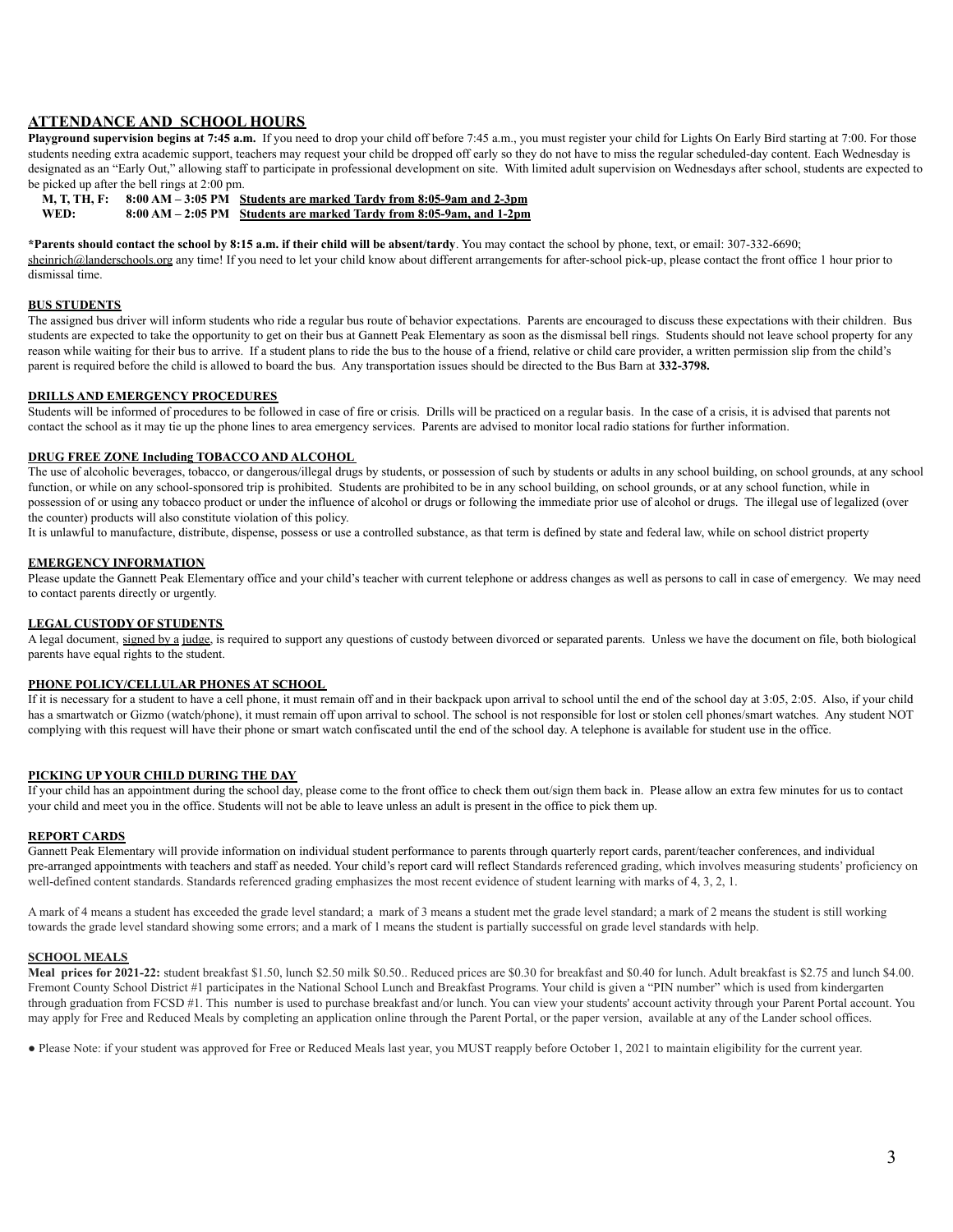● New students MUST apply even if you had other students (siblings) who qualified for Free or Reduced Meals. We encourage parents to utilize the Parent Portal account to view student meal account activity and make payments online. Payments are also accepted at any of the Lander schools by check, cash, credit card or money order. Negative account notices will be sent out electronically weekly to those families via email.

Breakfast is served between 7:30 and 8:00. To eat a hot lunch with your child, call the GPE Office at 307-332-6690 before 9:00 a.m. so the kitchen staff can be prepared. Adult lunches are paid in the office, or applied to your child's lunch balance. Correct change is appreciated.

### **SCHOOL CLOSINGS:**

If for any reason the Superintendent deems it necessary to close school, parents and community will be notified via **Parent Portal Messenger**, the radio and/or other media sources as soon as possible.

### **SCHOOL PICTURES**

The school contracts with Lifetouch for our school pictures. All students are photographed in the fall. Families will also be given the option of having their child's picture taken in the spring. These pictures are used in the Infinite Campus database and in class composite photographs. Gannett Peak receives a 10% commission of sales through Lifetouch, which is used to fund items such as rewards for students.

### **VALUABLE POSSESSIONS/ELECTRONIC DEVICES/TOYS**

All valuable items including toys and electronic devices should not be brought to school. Students not complying with this request may have these items confiscated until the end of the school day. Replacement costs for lost/stolen items are NOT the responsibility of the school/district.

**TRAFFIC SAFETY** Students who walk to school should use sidewalks, marked crosswalks and obey all traffic laws. If you are dropping off your child in the front parking lot please pull into the marked parking areas to eliminate congestion.

### **WEATHER/RECESS**

No food or drinks are allowed to be consumed on the playground. Principal discretion will be used to determine indoor recess for inclement weather conditions including negative wind chill. Students may come into the gym to read if they do not want to go outside before school.

### **HEALTH INFORMATION**

### **HEALTH OFFICE 332-6690**

The Health Office is staffed by Tammy Lee, Health Secretary, and Chelcie Mullins, RN and is open throughout the school day. Services that may be provided by the Health Office include:

First Aid

Health Evaluations<br>
Hearing and Vision Screenings<br>
Medication Administration<br>
Chronic Illness Managemen

Chronic Illness Management Medical Assistance/Care Coordination

Health office records are kept for each child. Records include immunizations, health screening results, allergies, and any information about chronic illnesses and disabilities. All records are confidential and only shared with other school personnel on a need-to-know basis. Collaboration between parents and the Health Office is essential and encouraged!

### **ILLNESS AND INJURY**

Sick or injured children are sent to the Health Office for evaluation. If it is necessary for the student to go home, they will remain in the Health Office until a parent/guardian picks them up. Please always provide the school with a working phone number to be used in the event of illness or injury. If we are unable to reach parents we will call emergency contacts listed in Infinite Campus.

### **MEDICATION POLICY**

Prescription and non-prescription medications may be given at school. A parent must provide the prescription medication in the original container, and a written consent form must be signed by the parent and the prescribing provider before medication can be dispensed. A stock of acetaminophen, ibuprofen, and benadryl will be available for occasional use by students, with parental consent. Any other over-the-counter medications need to be provided by the parent in the original container, with a written consent form for use. Forms are available in the Health Office.

#### **IMMUNIZATIONS**

In compliance with Wyoming School Immunization Law and Fremont County School District One Board of Trustees policy, any student enrolling initially or transferring from an out-of-district school shall provide within thirty (30) calendar days a record of immunization against vaccine preventable diseases as designated by the state health authority. Students who have not received the required immunizations within thirty calendar days of enrollment will be excluded from school attendance. Exemptions are allowed for documented medical or religious reasons and may be obtained only from the state or county health officer. Please contact the health office with questions or information regarding immunization requirements.

### **DR. NOTES/EXCUSED FROM CLASSES**

Students must have a signed doctor's excuse to be excused from P.E. or recess. If the school does not receive this note students will be expected to participate in the activity.

### **PARENT INFORMATION**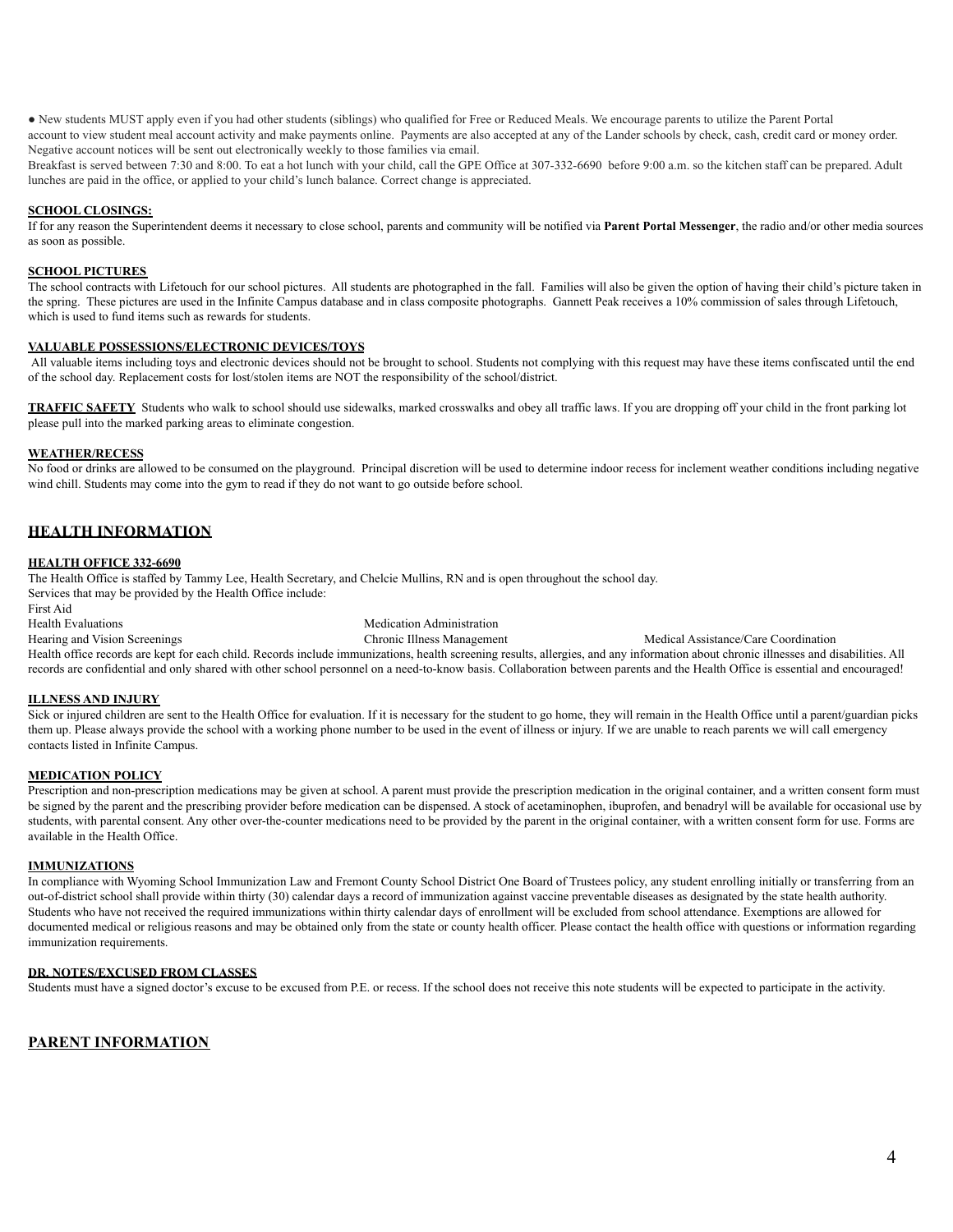### **COMMUNITY RELATIONS COORDINATOR**

The district employs a Community Relations Coordinator to provide a number of communication services to parents, including serving as a liaison between the district and parents/community. For information, please contact Matt Jacobson (mjacobson@landerschools.org).

### **P.I.E. MEETINGS**

Parents Interested in Education (P.I.E.) meetings are held monthly providing an opportunity for parents to meet with the principal and/or teacher representatives in an informal setting. Gannett Peak Elementary will offer numerous opportunities for parents to participate in the decision-making committees and parent/volunteer groups at Gannett Peak. Parent representatives also serve on our School Improvement Committee and the Curriculum Coordinating Council Committees.

### **PARENT COMMUNICATION**

We use Infinite Campus to communicate with parents through email or text depending on parent preference. We encourage parents to use their Parent Portal account in order to access grades, meal balances and to update student information. This is the same account where you register your child/children. [www.landerschools.org/parentportal/](http://www.landerschools.org/parentportal/) Information is also posted to the school district's website [www.landerschools.org](http://www.landerschools.org) and events may be found on the district calendar.

Teachers will communicate in a variety of forms, notes home, Bloomz, etc. If you have a question about your child's class, please contact your child's teacher first. He/she is most likely to be acquainted with the situation and possible ways of handling it. If an acceptable solution cannot be reached, the teacher or parent may contact the principal to arrange a time when the situation can be presented and other solutions offered.

If you have any suggestions for how we might improve as a school or district, we are always willing to hear from you, in person, by phone, or through our district's online suggestion box. <http://bit.ly/LanderSchoolsSuggestionBox>

### **LIGHTS ON IN FREMONT COUNTY**

Lights On registration information is sent to families via Infinite Campus Messenger. Monthly newsletters are shared through Facebook and Twitter. Specific program questions should be directed to Lights On by contacting them at 335-7050.

### **LOST AND FOUND**

Lost and found is collected at the school in a variety of places. Students can ask their teachers to look through the lost and found during lunch and recesses. Parents can come in and look in lost and found after school is dismissed for the day or by making an appointment for a different time with the front office staff. After each nine weeks, items not claimed are donated locally.

### **PARENTS ON SCHOOL GROUNDS**

Parents may enter school grounds at 2:55 pm Monday, Tuesday, Thursday, and Friday and 1:55 pm on Wednesday. This is for safety and supervision of our students. Please remain on the outside of the fence perimeter until you hear a bell signal for parents to come onto the grounds.

### **PARENT VOLUNTEERS**

We encourage parents and community members to help enrich our education program by sharing their time and expertise on a weekly, monthly, or one-time only basis. To ensure the safety of students, FCSD#1 requires all volunteers to fill out the appropriate background check/confidentiality forms in the office and be approved before volunteering. Once you're approved to volunteer the front office will communicate with you. Please contact your child's teacher to make a schedule for volunteering.

#### **PARTY TREATS AND INVITATIONS**

Treats and items for the students will be left in the office for student pickup or delivery by the front office staff. Party invitations need to be handed out outside of school hours.

#### **RAPTOR**

The school district is pleased to announce that we are using the Raptor Visitor Management System in all of our schools to strengthen the district's program of campus safety for students and faculty. Part of keeping students and faculty safe is knowing who is in our buildings at all times, which the Raptor system will allow us to do. The Raptor system will better allow us to track visitors, contractors, and volunteers in our schools and provide us with a safer environment for our students and staff.

#### **Safe2Tell WY**

Your school and community urge that if you have information about: Vandalism, theft, drugs, threats, weapons and other illegal activities to call this WeTip number 24 hours/day and report your concerns. No one will ask your name. You will remain anonymous. Up to \$1,000 reward – call 800.78C.RIME (800.782.7463) or [www.wetip.com.](http://www.wetip.com)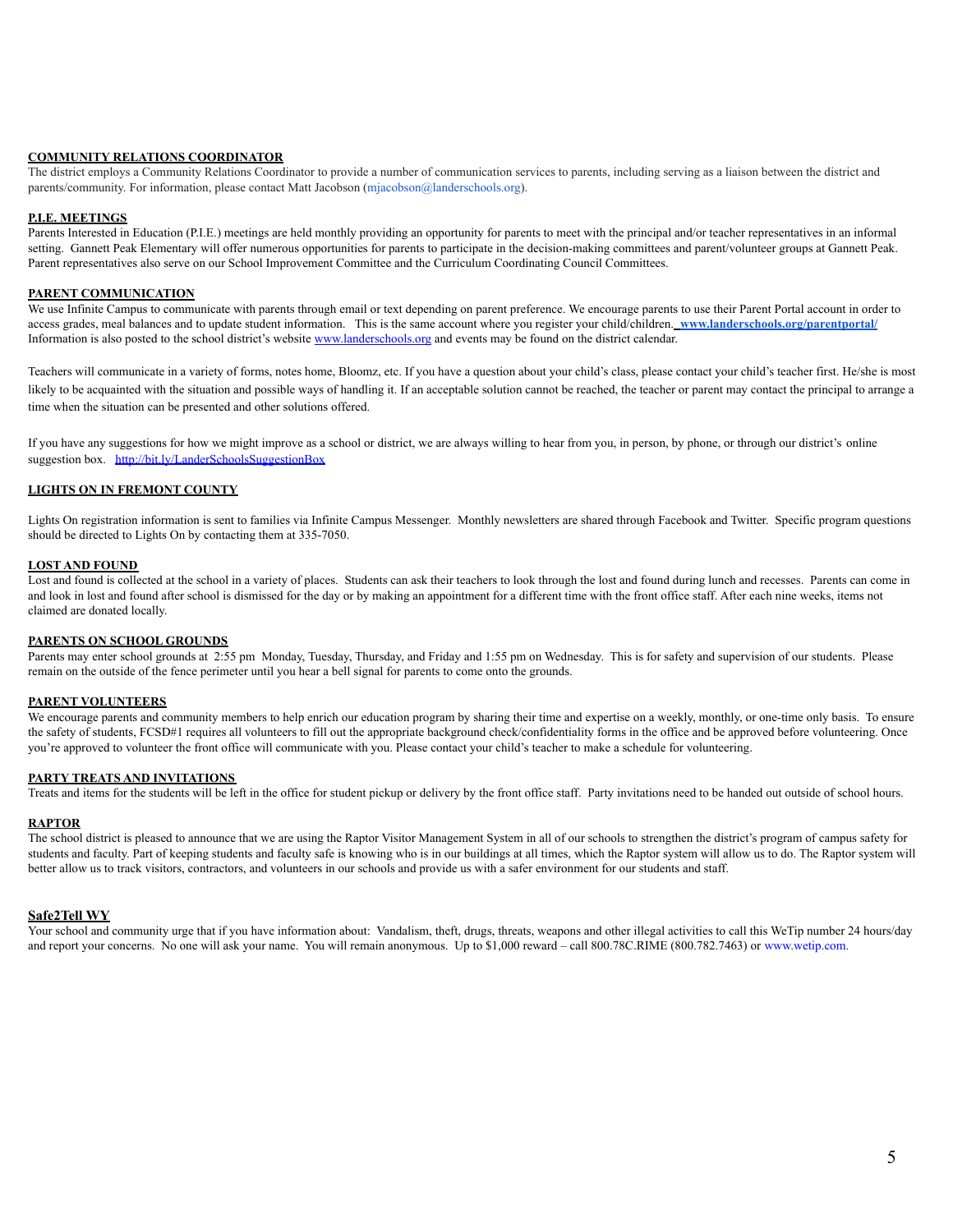Be Aware…Be Alert….If you see someone with a weapon near/at school, hear about a crime, or a dangerous situation, you can make a difference. Be aware and be alert. Write down everything. You can remember more about what you saw or what someone told you the earlier you write it down. Don't rely on your memory. It is easy to get things mixed up or forget details, especially if you were the victim or if you were at the scene of the crime. Be as exact as you can and try to avoid guessing. Wrong information is worse than no information at all. Keep a copy of the information that you write down. Then call the WeTip anonymous hotline and report the crime to the operator at 800.782.7463. The operator will ask you several questions about the crime and ask you to describe the situation as briefly as possible about what, where, when, how, and who did it. Do not hang up until the operator gives you your case number and tells you that the call is finished.

### **STUDENTS VISITING CLASSROOMS**

Due to student liability and instructional time concerns, children not enrolled at Gannett Peak Elementary will not be allowed to accompany Gannett Peak students to their class or otherwise sit in classes.

### **VISITORS /TEACHER CONTACT**

To protect your child's instructional time and teacher's preparation time, parents or citizens who wish to visit a classroom or speak with a teacher **must pre-arrange** those visits, including before and after school hours, so that class disruptions may be kept to a minimum.

The following guidelines are established to permit visitors to observe the educational program with minimal disruption:

- 1. All visitors must register at the office upon their arrival at school and wear a visitor's badge in a place where it is clearly visible.
- 2. Visitors whose purpose is to influence or solicit students shall not be permitted on the school grounds.
- 3. If a parent wishes to observe his/her child's classroom, the time shall be arranged after the principal or designee has conferred with the teacher. The principal may withhold approval of an observation or visit if particular events such as testing would be adversely affected by a visit. Similarly, if a parent or visitor's presence becomes disruptive, the principal may withdraw approval. In either case, the principal shall give reasons for the action.
- 4. If a dispute arises regarding limitations upon or withholding of approval for visits:
	- a. The parent or visitor shall first discuss the matter with the principal.
	- b. If the matter is not satisfactorily resolved, the parent or visitor may request a meeting with the superintendent or designee.
	- c. The superintendent or designee shall promptly meet with the parent or visitor to investigate the dispute and render a written decision.

### **STUDENT INFORMATION**

### **BICYCLES, SKATEBOARDS, ROLLER-BLADES, SCOOTERS and ELECTRIC SCOOTERS**

If you ride any of these to school, you must store/lock them in the appropriate areas upon arrival. No riding is allowed anywhere on school property. The school does not assume responsibility for any lost/stolen items, and we recommend keeping them locked. Students not complying with this request will have these item(s) confiscated until the end of the school day and lose their storing privileges. Replacement costs for lost/stolen items are not the responsibility of the school/district.

### **CODE of CONDUCT**

Gannett Peak Elementary School students agree to: BE SAFE, BE RESPONSIBLE, BE RESPECTFUL.

Behavior Intervention Possible consequences for students who choose to disregard school expectations:

- Classroom consequence Principal, student, parent, teacher conference
- Time out of recess Lunch time detention
- 
- 
- 
- Restorative Practice Exclusion from special events or activities In-school suspension Out of school suspension • Out of school suspension
- Written Communication Home

### **DRESS CODE**

Student's dress and personal appearance should not disrupt or distract from the learning environment of the school. School personnel will intervene and parents will be notified to bring a change of clothing when clothing is considered inappropriate or offensive. The following clothing/apparel is inappropriate at school except on specifically designated day(s):

- 1. Wearing of hats or hoods while inside the building.
- 2. Sunglasses in the building.
- 3. Clothing with distasteful designs or lettering.
- 4. Bare feet.
- 5. Halter tops, half shirts/midriffs
- 6. Dresses, skirts, or shorts which are too short. (Acceptable length is to the student's fingertips.)
- 7. Any clothing item or accessory that is deemed by school officials to advocate, represent, promote or advance gang activity, violence, racism, sexual behavior,
- obscene language, alcohol, or drug usage or distribution is prohibited.
- 8. Pants are to be worn at the waist at all times.

### **FIELD TRIPS**

Throughout the school year, your child will have the opportunity to attend field trips. Teachers will be sending specific information regarding the field trip their class will attend.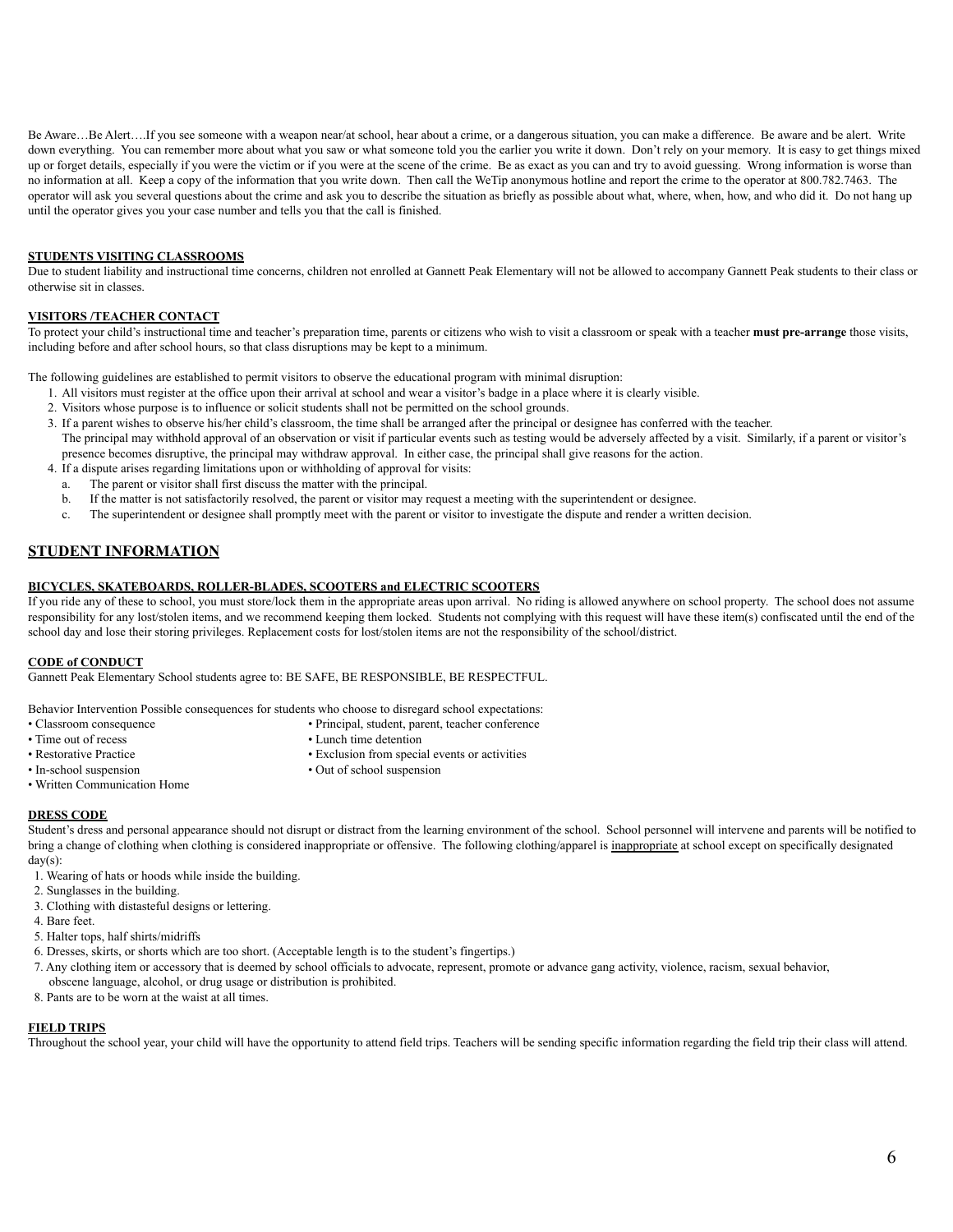Siblings are not permitted to accompany chaperones. All chaperones need to complete the volunteer paperwork outlined under parent volunteers. Permission for your child to participate in field trips is given during yearly online registration.

### **FUNDRAISING**

Gannett Peak Elementary must approve soliciting (selling things at school) by students or others. This also includes handing out informational leaflets or seeking donations.

### **HOMEWORK**

Homework is an assignment made by a teacher to be completed at home. Parents are encouraged to remain aware of their children's homework, show an interest, and encourage their children whenever possible. It is very important that students get their make-up work completed in a timely manner. If a student is absent, a parent may request his/her homework which will be available in the office after 3:05 pm.

### **LIBRARY BOOKS**

Books may be checked out for two (2) weeks then may be renewed. If books are overdue, students may lose check out privileges. If books are lost or stolen, parents will be responsible for replacement costs. Replacement costs will be 100% of the new book cost. The cost of used books will be prorated according to the age of the book.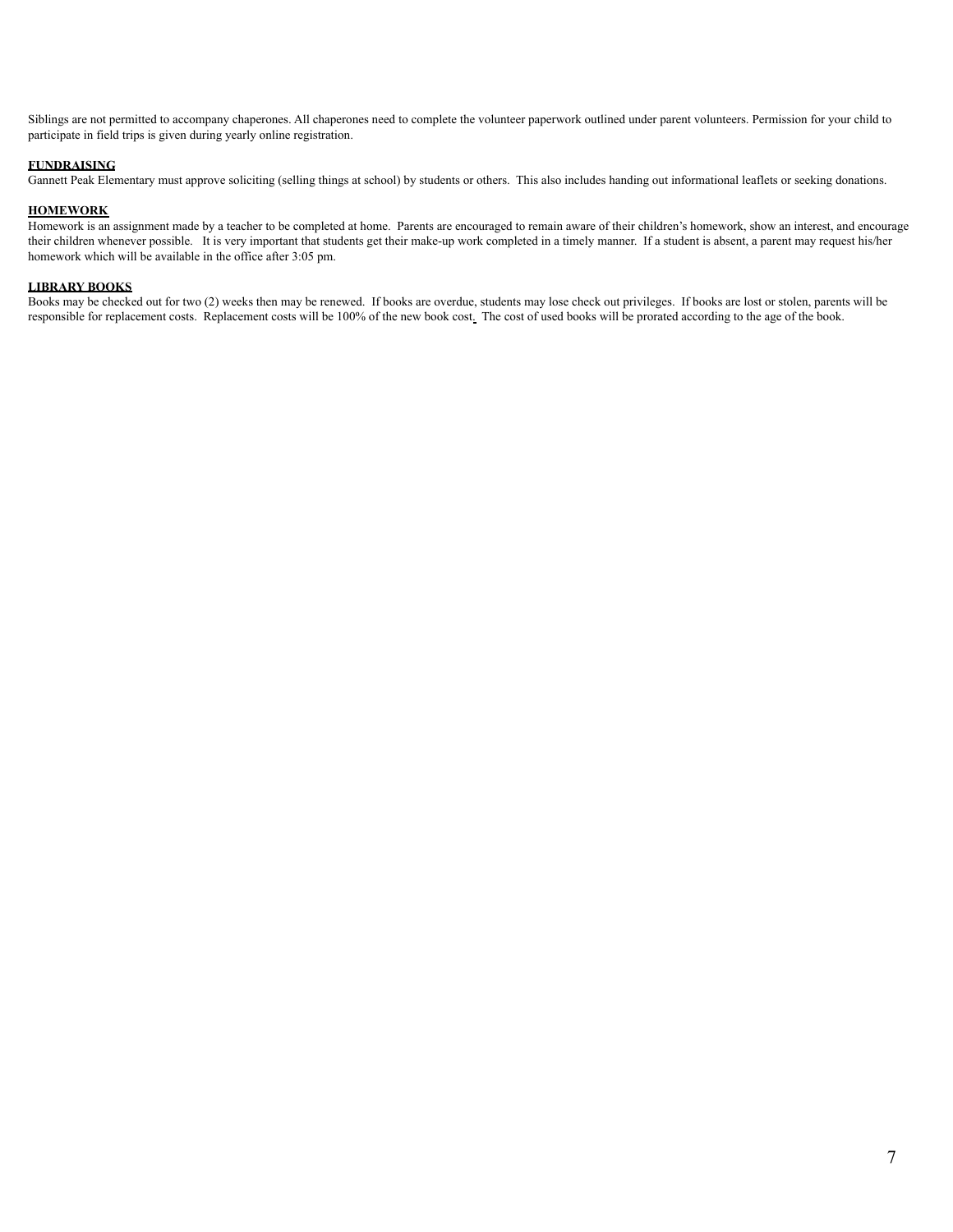# **Appendix A FREMONT COUNTY SCHOOL DISTRICT #1 POLICIES AND PROCEDURES**

The following are policies and procedures adopted by Fremont County School District #1. Complete policies may be found on our website, landerschools.org under About Us/Governing Board.

# **ABSENCES AND EXCUSES PROCEDURES (K-8 STUDENTS) (JE-R)**

The Board of Trustees of Fremont County School District #1 accepts the responsibility of providing district students with the best possible education. Regular attendance by all students is of prime importance in the educational process and their ability to maximize the effectiveness of the school's educational program. Therefore, it is the responsibility of the student to attend all classes and to keep absences to an absolute minimum. Accountability for all absences lays with the student and his/her parents or guardians.

In order to adequately document and respond to frequent student absences and tardies the following procedures shall be followed: Tier 1 BUILDING LEVEL PROCESS

- 1. Student Services Secretary (SSS) calls parent/guardian on all unverified absences and tardies and records the information in the student data system (Infinite Campus).
- 2. At the third unverified absence or fifth unverified tardy, the SSS sends a letter to the Parent. This is generated from Infinite Campus. The SSS also informs the principal that the student is of concern.
- 3. At the fourth and fifth unverified absence or eighth and ninth tardy, the SSS informs the Principal and or a designee (social worker, counselor, etc.) contact the parent/guardian to explain the concerns.
- 4. At the sixth unverified absence or the tenth unverified tardy, Form 1 from the District Share File is completed and submitted to the Dropout Prevention Coordinator. Form 1 (found on the BIT-RTI Share file) documents the specifics of the contact with the parent/guardian and child. See JED-E

### Tier 2 DISTRICT LEVEL PROCESS

- 1. When a building submits the Form 1 to the Dropout Prevention Coordinator, the Coordinator sends a letter to the parent/guardian with a SARB (Student Attendance Review Board) invitation
- 2. The Coordinator completes the referral process to the SARB and establishes meeting time(s).
- 3. The Coordinator determines the need for the BIT (Building Intervention Team) involvement based upon the extenuating circumstances of each case. Tier 3 COUNTY ATTORNEY, DEPARTMENT OF FAMILY SERVICES REFERRAL PROCESS
	- 1. The Coordinator reviews the documents from the SARB process.
	- 2. The Coordinator presents case material to the County Attorney or Department of Family Services for legal action when appropriate.

# **ADMINISTERING MEDICINE TO STUDENTS (JHCD)**

Except as provided herein, it is the policy of Fremont County School District #1 that absolutely no medication, internal or external, including acetaminophen and other over-the-counter (OTC) medications, shall be dispensed or administered by any school personnel except medication administered in accordance with established school regulations.

When school personnel administer medication to a student during school hours or during school-sponsored activities, the following procedures must be followed:

1. Signed, written request of the parent/guardian and signed, written instructions by the student's physician or dentist will be on file with the school before any prescription medication is administered. Once the signed written request is received it will be honored until revoked by physician, parent, or school nurse, or if there is a change in the prescription, including medication, dosage, or time of administration.

2. The instructions for prescription medications shall include the name of student, name of medication, form of the medication (e.g., liquid or capsule), dosage, frequency, duration, and condition for which the medication is prescribed.

3. Prescriptions and non-prescription medication must be brought to school in the original container. The container for prescription medication must be labeled with the following information: Student's name, physician's name, name of medication, dosage, time to be given, date the prescription was filled, side effects of the medication, contraindications (significant conditions that make administration inadvisable), physical description of the medication, and whether the medication requires refrigeration.

4. All medications must be submitted to the school's nurse, health secretary, principal, or administrative assistant and will be kept in a secure location, out of the reach of children.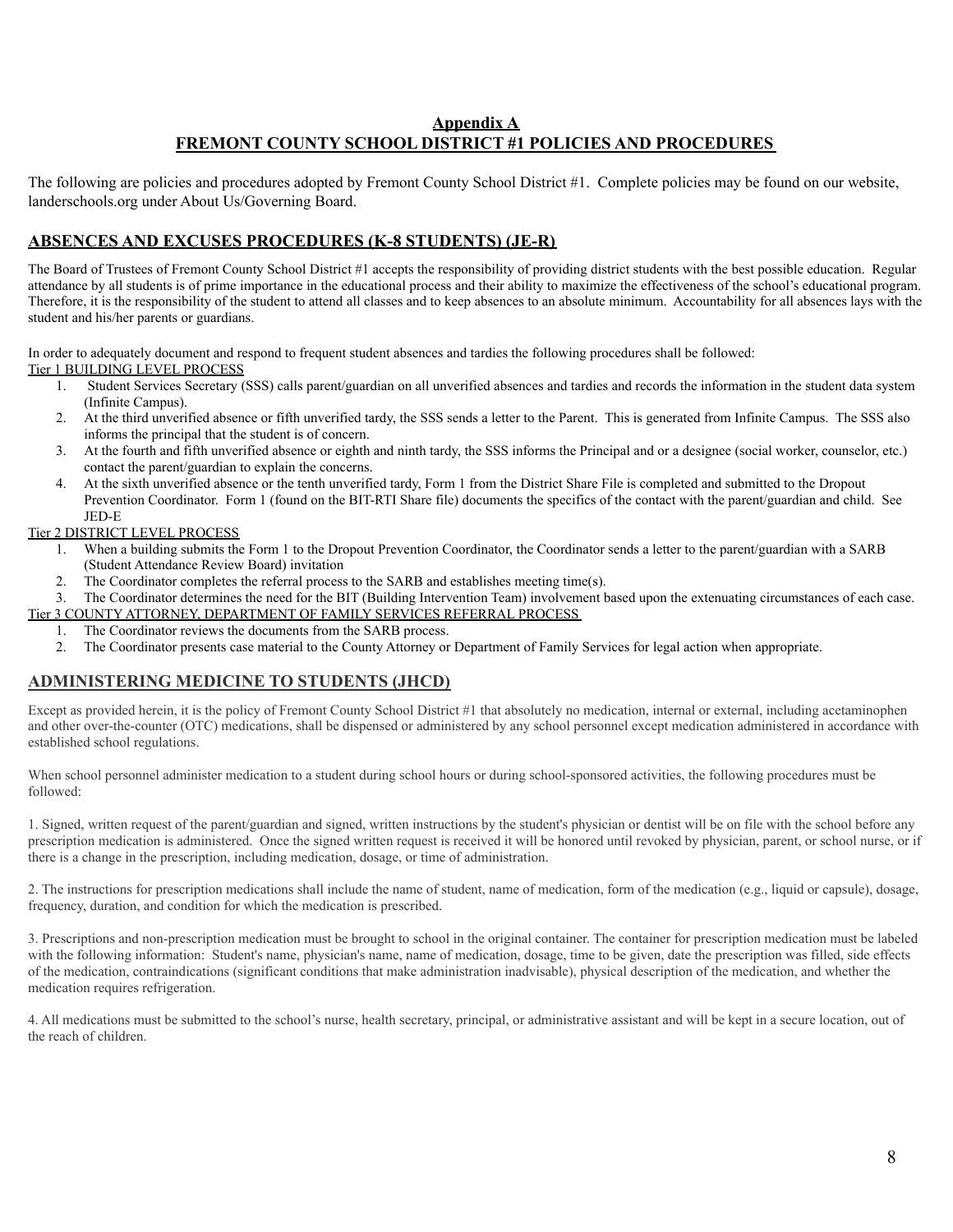5. Medications shall be dispensed only by the school nurses or their designees and only according to dosage instructions.

6. With the exception of injection of epinephrine or glucagon in an emergency, unlicensed personnel may only administer medication by mouth, nose, eye, or ear, and may apply topical medications to the skin. Unlicensed personnel may also administer inhaled medications.

7. All personnel who will administer medications must receive annual instruction for how to administer the type(s) of medications they may administer prior to being allowed to administer the medications.

8. The school shall keep appropriate records of all medications administered at school or on school-sponsored trips. The records shall include the drug and dosage given, route of administration (e.g., orally, injected, external, eye drops, ear drops, etc.), date and time drug was dispensed, name of the student, and the signature of the person administering the medication.

9. The following OTC medications shall be stocked by each school: ibuprofen, acetaminophen, and diphenhydramine. These medications may be in generic or name brand form and will be dispensed per the assessment of the school nurse or delegate, provided a standing order from a physician for OTC medication administration is on file. Parental consent must be on file in order for a student to receive any OTC medication. The medications will be dosed based on weight and/or age.

10. Epinephrine and albuterol shall be the only prescription medications stocked by each school, provided a standing order from a physician for the medication is on file. Epinephrine pens will be used for allergic reactions where the allergic reaction may be life threatening. Albuterol (inhaler or nebulizer) will be used for asthma symptoms that may become life threatening if not treated immediately. See Policy JHCD-EA for more guidance.

11. Students may be allowed to carry injectable epinephrine to treat anaphylaxis, rescue inhalers for asthma, or insulin and glucagon for diabetes management. A signed, written request of the parent/guardian and signed, written instructions by the student's physician must be submitted to the school, including a statement testifying to the student's capability to responsibly carry and self-administer the medication.

12. Whenever emergency medications (including, but not limited to epinephrine or glucagon) are administered, school personnel will immediately attempt to contact the student's parents or guardians for further direction. In the event parents cannot be contacted, EMS will be activated by a 911 call.

13. For school-sponsored trips, the following procedures will prevail:

a. For students who need to take a prescription medication, the parent will comply with the requirements stated previously in this policy and submit the required information to the school nurse.

b. The school nurse will provide the teacher, coach, or sponsor with the written information regarding the medication.

c. If the need to take a medication occurs during a time when the school nurse is not available, such as a Saturday, the parent will provide the prescription medication to the teacher, coach, or sponsor along with the required information identified in #2 and #3.

d. OTC medications that are typically taken on an as-needed basis will not be administered on field trips, with the exception of overnight field trips. In these cases, the teacher, coach, or sponsor for the trip will carry a stock of ibuprofen, acetaminophen, and diphenhydramine. These will be administered only by trained school personnel according to package directions and only to students whose parent/guardian has provided written consent. e. All medications must be in appropriately labeled containers.

# **ALCOHOL/TOBACCO/DRUG USE AND ABUSE BY STUDENTS (JICG)**

The use of alcoholic beverages, tobacco, dangerous substances, or illegal drugs by students or possession of such by students in any school building, on school grounds, at any school function, or while on any school-sponsored trip is prohibited. Students are prohibited to be in any school building, on school grounds, or at any school function while in possession of or using any tobacco product or under the influence of alcohol, dangerous substances, or illegal drugs or following the immediate prior use of alcohol, dangerous substances, or illegal drugs. The reference herein to "dangerous substances" is intended to prohibit the use, possession, or distribution, including smoking, huffing, inhaling, consuming, absorbing, or otherwise ingesting a substance for the purpose of generating a high or rush, otherwise altering the mental processes or impairing the student's judgment or motor skills, or for use contrary to the lawful and intended use of the substance. Examples include, but are not limited to: inhaling products like correction fluid, rubber cement, or airplane glue; and, consuming larger-than-prescribed quantities of alcohol and/or drugs containing medications like cough syrup. This policy shall apply to all students regardless of whether or not they are of legal age to possess or use tobacco.

Any student suspected of being under the influence of alcohol, dangerous substances, or illegal drugs or whose immediate prior use of alcohol, dangerous substances, or illegal drugs is suspected may be removed from the classroom, school building, school grounds, or school function pending further investigation.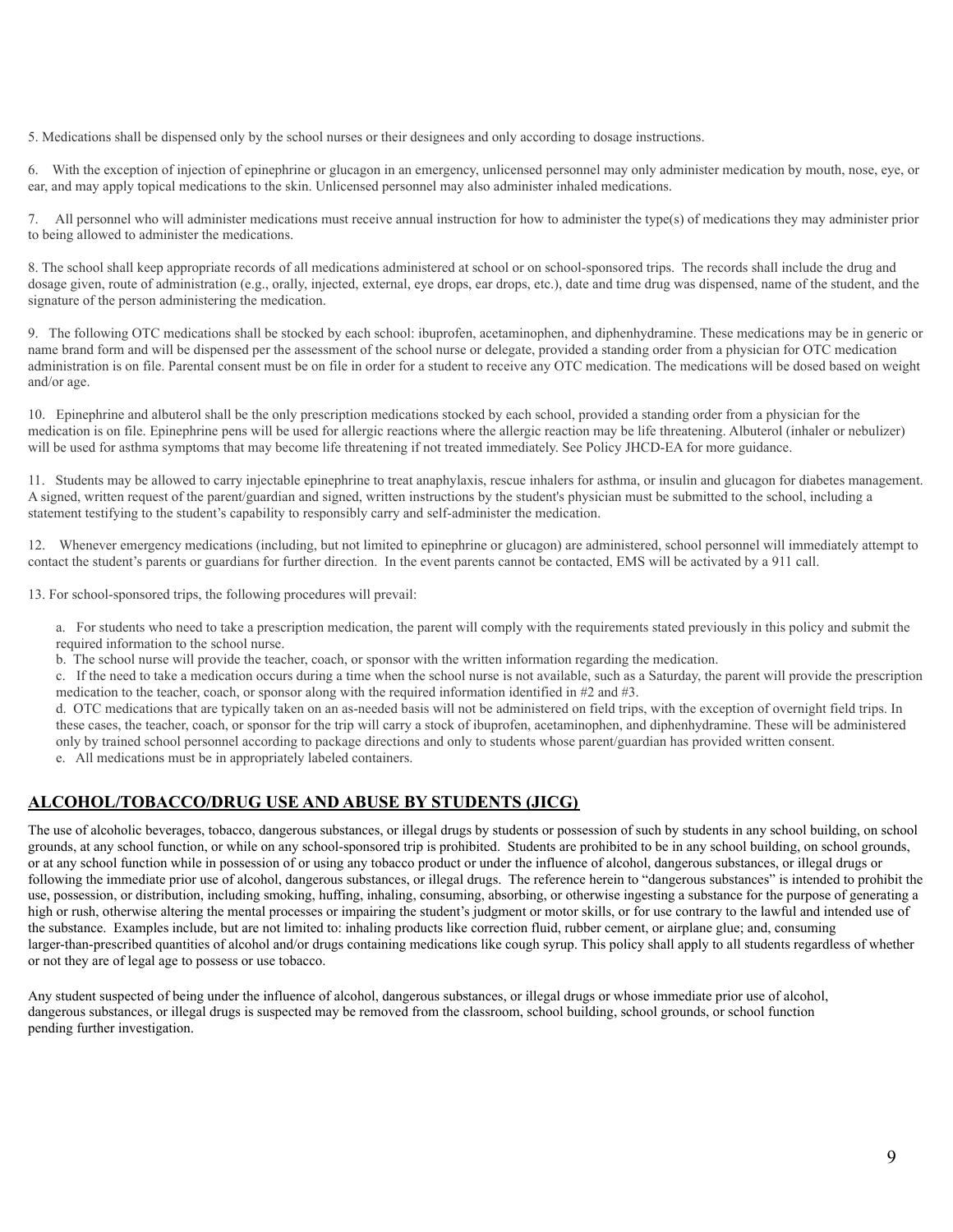To help students who are identified as abusing alcohol, dangerous substances, illegal drugs, or tobacco products, District and community resources may be recommended to the student and their parents/guardians. The responsibility of correcting an identified problem is that of the student and his/her parents or guardians. District counselors and social workers may be accessed for support and direction in these matters.

The District has developed and implemented content standards in the K-12 curriculum that educate students about awareness and understanding of the dangers inherent in the use or abuse of alcohol, dangerous substances, illegal drugs, or tobacco products. It is the student's responsibility to learn these content standards and to apply them to their personal lives.

Each building principal has developed and implemented regulations within their school governing the consequences for use and abuse of alcohol, dangerous substances, illegal drugs, or tobacco products. These rules are communicated in their respective student/parent handbooks that are approved by the Board of Trustees on an annual basis.

The Board of Trustees reserves the right to enforce infractions of this policy by expulsion or long term suspension regardless of the determined level of offense at any school within the district.

# **ASBESTOS NOTIFICATION**

In the past, asbestos was used extensively in building materials because of its insulating, sound absorbing and fire retarding capabilities. Virtually any building constructed before the late 1970s contained some asbestos. Intact and undisturbed asbestos materials generally do not pose a health risk. Asbestos materials, however, can become hazardous when, due to damage or deterioration over time, they release fibers. If the fibers are inhaled, they can lead to health problems, such as cancer and asbestosis.

Fremont County School District One developed an asbestos management plan as required by the Asbestos Hazard Emergency Response Act, passed in 1986. Part of the plan includes a survey of the condition of asbestos materials every six months to assure they remain in good condition. You are welcome to review a copy of the asbestos management plan in the administrative office of the district during regular business hours. Fremont County School District #1 is the designated asbestos program coordinator, Business Manager Travis Sweeney, and all inquiries regarding the plan and asbestos-related issues should be directed to him.

# **CHILD FIND (IHBA)**

Fremont County School District No. 1 shall implement an ongoing system to locate, identify and evaluate all children birth to 21 residing within the School District who have disabilities and need early intervention under Part C or special education under Part B of IDEA (the Act).

The School District shall identify all children with disabilities regardless of the severity of their disability, including children who are:

- 1. Highly mobile, such as migrant and homeless children;
- 2. Wards of the State;
- 3. Suspected of having a disability even though they advance from grade to grade;
- 4. Home schooled;
- 5. Attending a private (religious or secular) school located within the boundaries of the school district or public agency;
- 6. Attending a charter or virtual school;
- 7. Below the age of compulsory school attendance;
- 8. Above the age of compulsory school attendance who have not graduated from high school with a regular diploma and have not completed the school year in which they reach their twenty-first birthday; or
- 9. Dropped out or disenrolled from public or private school.

# **CHILDREN'S ONLINE PRIVACY PROTECTION ACT (COPPA) STATEMENT**

The District uses a number of Internet-based subscriptions and services to offer online programs for the benefit of students and the school system. Examples of such services include, but are not limited to, communications and data storage regarding student test scores, grades, progress through curriculum content, and academic planning. The District requires that the service provider assure the school that it has in place a procedure or security system to maintain the confidentiality of any personal information that the service provider could have access to. Because these services or programs will necessitate giving access to student personal information to the Internet or Web site operators that host or facilitate these programs, the parent consents to allow the school to represent that it has parental permission for this. Your signed return of this handbook shall be considered permission.

# **DIRECTORY INFORMATION (JO-R)**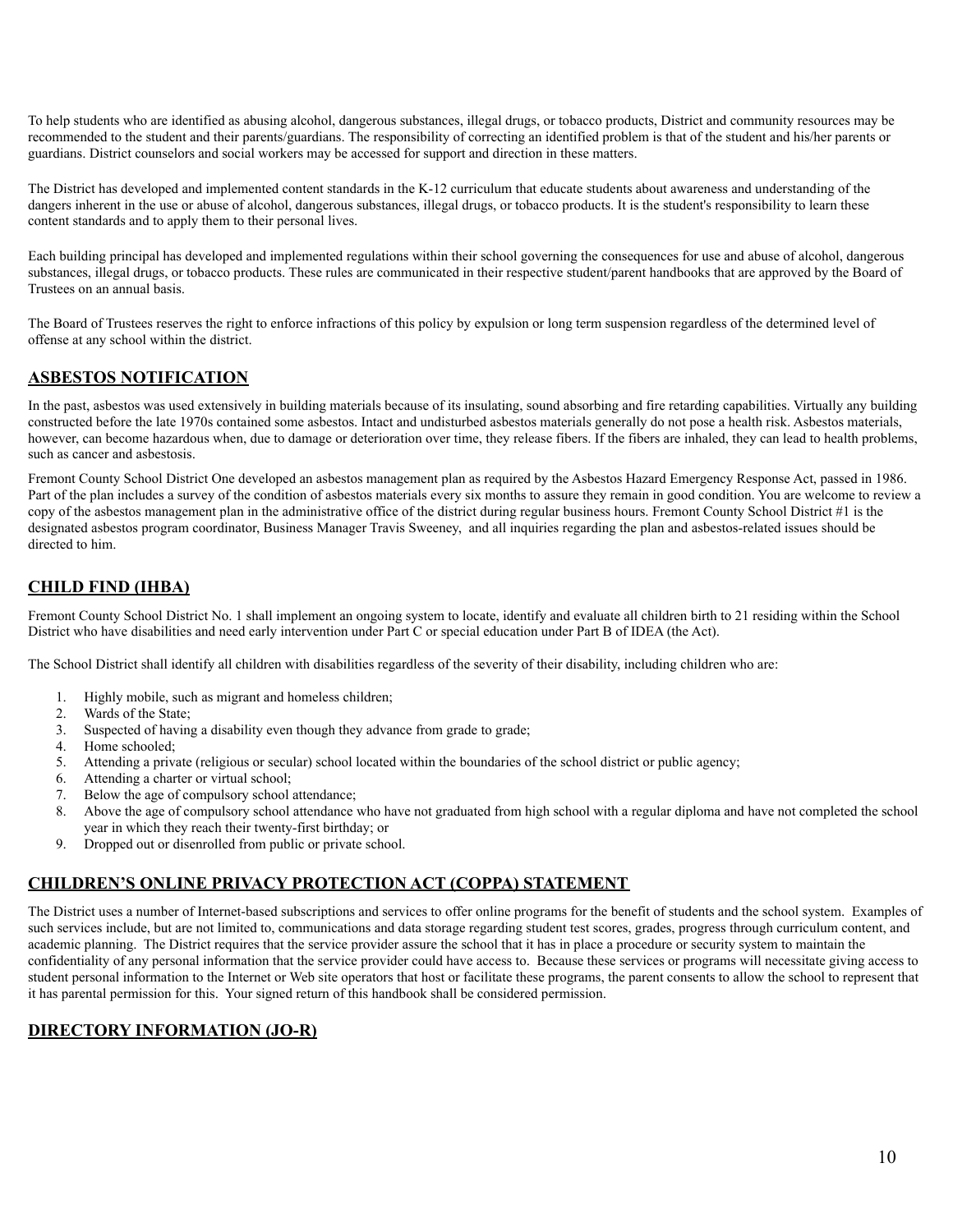Fremont County School District #1, State of Wyoming, may disclose directory information without written consent of the parent, eligible students, or guardian. The parent, eligible student, or guardian has the right to refuse to permit the designation of any or all of the categories of information provided refusal is received in writing in the office of the principal of the school where the student is in attendance no later than September 7, or the following Monday of September 7 is Saturday or Sunday.

Directory information which may be released may include the name and address, parent or guardian telephone listing, date and place of birth, participation in officially-recognized activities and sports, weight and height for members of athletic teams, dates of attendance, degrees (diplomas) and awards received, the most recent previous educational agency or institution attended by the student, personally identifiable photographs, videotapes, films and other visual media, and personally identifiable interviews, either audio only or audio and visual.

# **NON-DISCRIMINATION STATEMENT (AC)**

Fremont County School District #1 does not discriminate on the basis of actual or perceived age, race, color, religion, national origin, sex, sexual orientation, gender identity, veteran status, marital status, pregnancy, or disability. This policy should prevail in all matters concerning staff, students, education programs and services and individuals with whom the school district does business. FCSD#1 operates in accordance with Title VI of the Civil Rights Act of 1964, Title IX of the Education Amendment Act of 1972, the Americans with Disabilities Act (ADA), and Section 504 of the Rehabilitation Act of 1973.

All employees, students and community members are hereby notified that this district does not discriminate on the basis of sex in educational programs receiving federal or state financial assistance and that it does intend to comply with Title IX of the educational amendments of 1972 and as subsequently amended.

The district shall strive to inform students, parents, employees, and the general public that all educational programs, specifically including vocational opportunities, are offered without regard to actual or perceived age, race, color, religion, national origin, sex, sexual orientation, gender identity, veteran status, marital status, pregnancy, or disability. In order to accomplish this a statement of nondiscrimination shall be included in the faculty and student handbooks, if any, and shall be published at least once a year in a newspaper of general circulation in the district. The notice shall include a reference to the person and the address and telephone number of the staff member designated to coordinate civil rights compliance. For purposes of this district, that person shall be the Superintendent of Schools.

All students shall be permitted to enroll in vocational education programs as well as other school programs without consideration of their actual or perceived age, race, color, religion, national origin, sex, sexual orientation, gender identity, veteran status, marital status, pregnancy, or disability. To the extent that a prerequisite class may be required before admission, such prerequisite class shall be open to students on a nondiscriminatory basis. No student shall be denied admission on account of limited English language skills.

All employees of this district shall be hired, retained, promoted, transferred, compensated or, if necessary, terminated without regard to their actual or perceived age, race, color, religion, national origin, sex, sexual orientation, gender identity, veteran status, marital status, pregnancy, or disability.

Students with disabilities shall be admitted and given equal access to programs and shall not be denied access to vocational education programs or other courses because of architectural or equipment barriers or because of the need for related services or auxiliary aids to the extent reasonable to accommodate the disabled. To the extent possible, disabled individuals shall be placed in regular vocational education programs and education courses.

# **NOTIFICATION OF RIGHTS UNDER FERPA (JRA-E)**

The Family Educational Rights and Privacy Act (FERPA) affords parents and students over 18 years of age ("eligible students") certain rights with respect to student education records. These rights are:

(1) The right to inspect and review a student's education records within 45 days of the day the school receives a request for access.

 Parents or eligible students should submit to the principal (or appropriate school official) a written request that identifies the record(s) they wish to inspect. The school official will make arrangements for access and notify the parent or eligible student of the time and place where the records may be inspected.

(2) The right to request the amendment of a student's educational records that the parent or eligible student believes are inaccurate, misleading, or otherwise in violation of the student's privacy rights under FERPA.

Parents or eligible students who wish to ask the school to amend a record should write the school's principal (or appropriate school official), clearly identify the part of the record they want changed, and specify why it should be changed. If the school decides not to amend the record as requested by the parent or eligible student, the school will notify the parent or eligible student of the decision and advise him/her of the right to a hearing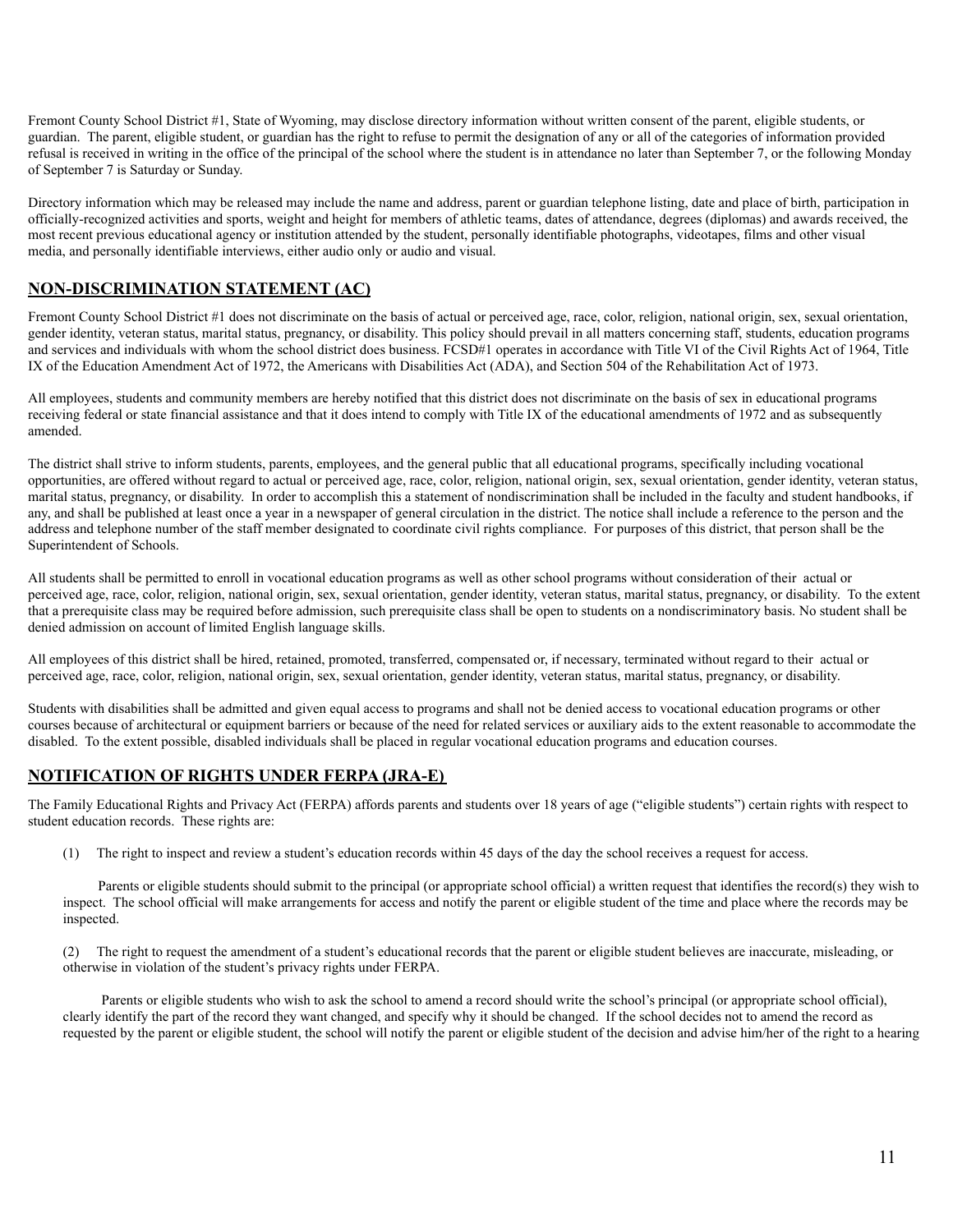regarding the request for amendment. Additional information regarding the hearing procedures will be provided to the parent or eligible student when notified of the right to a hearing.

(3) The right to consent to disclosures of personally identifiable information contained in the student's education records, except to the extent that FERPA authorizes disclosure without consent.

 One exception, which permits disclosure without consent, is disclosure to school officials with legitimate educational interests. A school official is a person employed by the school as an administrator, supervisor, instructor, or support staff member (including health or medical staff and law enforcement unit personnel); a person serving on the School Board; a person or company with whom the school has contracted as its agent to provide a service instead of using its own employees or officials (such as an attorney, auditor, medical consultant, or therapist); or a parent or student serving on an official committee, such as a disciplinary or grievance committee, or assisting another school official in performing his or her tasks.

A school official has a legitimate educational interest if the official needs to review an education record in order to fulfill his or her professional responsibility.

 Upon request, the school discloses education records, including disciplinary records relating to suspension and expulsion, without consent to officials of another school district in which a student seeks or intends to enroll.

(4) The right to file a complaint with the U.S. Department of Education concerning alleged failures by the School District to comply with the requirements of FERPA. The name and address of the office that administers FERPA are:

> Family Policy Compliance Office U.S. Department of Education 400 Maryland Avenue, SW Washington, DC 20202-5920

Fremont County School District 1 will make available to the public directory information which has been previously published pertaining to students in Fremont County School District 1. Directory information includes the following: Student name, participation in officially-recognized activities and sports, weight and height for members of athletic teams, dates of attendance, degrees (diplomas) and awards received, the most recent previous educational agency or institution attended by the student, personally identifiable photographs, videotapes, films and other visual media, and personally identifiable interviews, either audio only or audio and visual.

Any parent or eligible student who is unwilling to allow the above-described directory information to be released must notify the Office of the Superintendent within fifteen (15) days from the date of notice of FERPA rights.

### **HARASSMENT, INTIMIDATION AND BULLYING (JICFA)**

Fremont County School District #1 supports a secure school climate, conducive to teaching and learning that is free from threat, harassment, and any type of bullying behavior. Students and staff shall conduct themselves according to the rules and policies of the school district, and shall conduct themselves in a respectful manner toward others.

Harassment, intimidation or bullying of or by students at school is prohibited.

Harassment, intimidation or bullying means any intentional gesture or any intentional written, verbal or physical act that a reasonable person under the circumstances should know will have the effect of:

1. Harming a person physically or emotionally, damaging a person=s property or placing a person in reasonable fear of personal harm or property damage;

2. Insulting or demeaning a person or group of students causing substantial disruption in, or substantial interference with, the orderly operation of school; or

3. Is so sufficiently severe, persistent or pervasive that it creates an intimidating, threatening or abusive educational environment for a person or group of students.

A school as used in this policy includes a classroom or other location on school premises, a school bus or other school related vehicle, a school bus stop, an activity or event sponsored by a school, whether or not it is held on school premises, and any other program or function where the school is responsible for the child.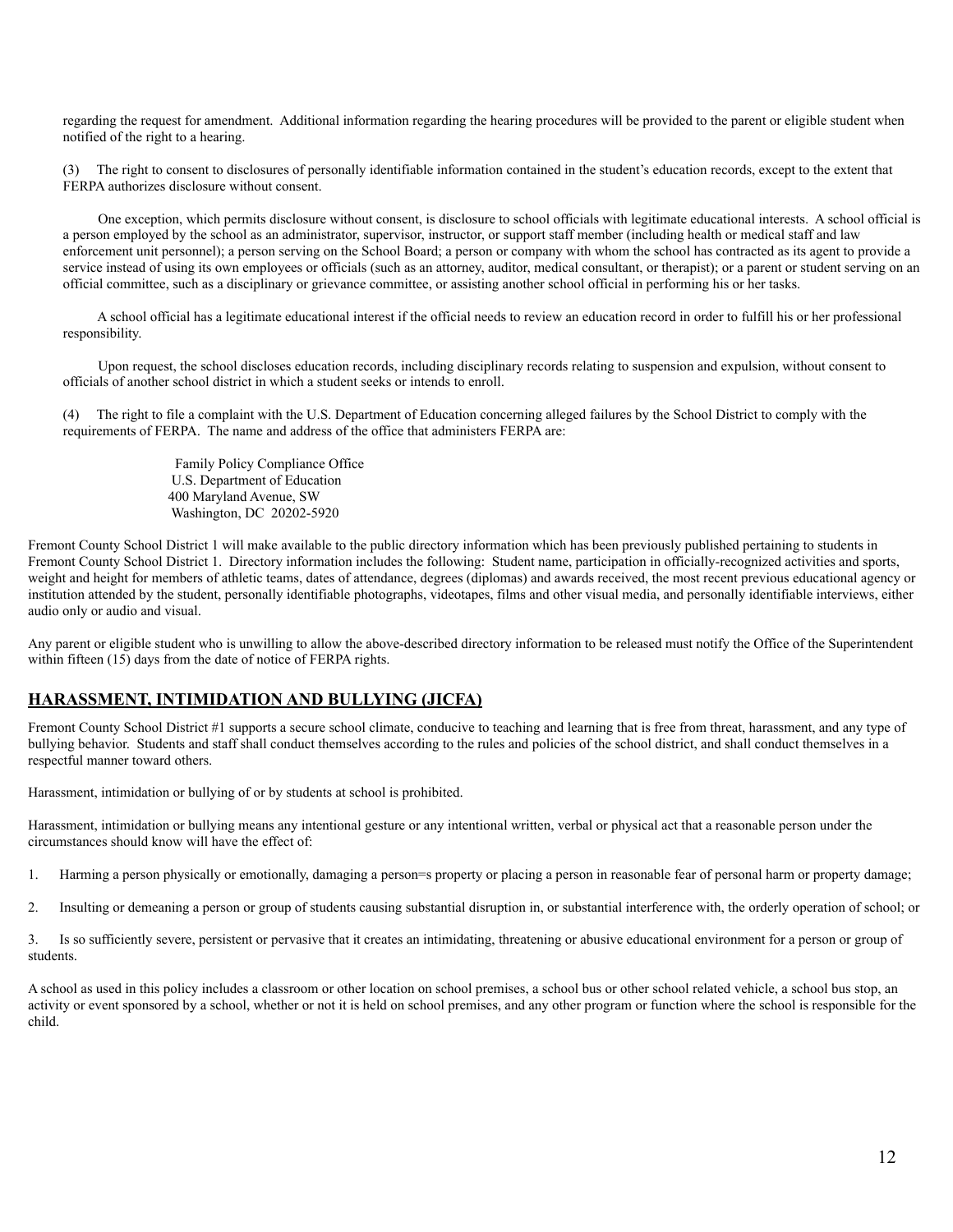"Written" acts include, but are not limited to handwritten or typed communications, e-mails, text messages, blogs and other forms of electronic communications.

Persons who witness or are a victim of harassment, intimidation or bullying shall report that conduct to a teacher, principal, or other school staff member as soon as possible. If the complaining person chooses not to file a written report, the staff member shall ask the person to verbally describe the incident, including the information described above. The staff member who receives the complaint shall request that the person make a written report describing the conduct they witnessed, including but not limited to the date, time and location of the incident, and the names of the persons involved, to the extent possible. The staff member shall then forward that information in writing, including the person's written report, if any, to the building principal, who shall promptly investigate the complaint, or designate another staff member to investigate the complaint.

Persons may anonymously report any harassment, intimidation or bullying. Anyone making or receiving an anonymous report shall provide or collect as much information as possible, including but not limited to a description of the conduct, the date, time and location of the incident and the names of the individuals involved. Disciplinary action shall not be taken against a student based solely on the basis of an anonymous report. Once a staff member receives an anonymous report of harassment, intimidation or bullying, the staff member shall then forward that information in writing, including the person's written report, if any, to the building principal, who shall promptly investigate the complaint, or designate another staff member to investigate the complaint.

During the investigation, the principal or his/her designee shall interview witnesses, including, but not limited to the alleged victim and the person(s) alleged to have engaged in the harassment, intimidation or bullying. The person conducting the investigation shall prepare a written report of the findings and conclusions of the investigation.

When the investigation shows, that a student has or has been harassed, bullied or intimidated in violation of this policy, the principal shall schedule a meeting with the student, student's parent(s), appropriate teacher(s), and other appropriate staff members as determined by the principal, to discuss steps or strategies to protect that student from additional harassment, intimidation or bullying and from retaliation, including discipline against the person who engaged in the harassment, intimidation, or bullying. If a student reports that they have been harassed, bullied, or intimidated in violation of this policy and no meeting is required by the previous sentence, the principal shall communicate the results of the investigation to the parent(s).

If the person who conducts the investigation determines that a student or students engaged in harassment, intimidation, or bullying, the building principal shall take appropriate disciplinary action toward the student or students.

Students who engage in harassment, intimidation, or bullying shall be subject to disciplinary action up to and including suspension and expulsion. Each school shall develop consequences and remedial action for students committing acts of harassment, intimidation, or bullying and incorporate them into their student discipline rubric. Counseling, corrective discipline, referral to law enforcement, proven best practice, and/or administrative insight may be used to positively influence (or change if possible) the behavior of the perpetrator and remediate the impact on the victim. This may include, but is not limited to, appropriate interventions, restoration of a positive climate, student-based programs, anti-bullying programs, mentor based initiatives, code-of-conduct initiatives, and support for victims and others impacted by the violation.

Retaliation or reprisal against a person who makes a good faith report or complaint of harassment, intimidation or bullying is prohibited and shall not be tolerated. Any student who engages in such retaliation or reprisal against a person who makes a report of harassment, intimidation or bullying shall be subject to discipline, up to and including suspension or expulsion.

Any student who is found to have made a deliberate or intentional false accusation, report or complaint is subject to discipline, up to and including suspension or expulsion.

Many behaviors that do not rise to the level of harassment, intimidation, or bullying may still be prohibited by other district policies or building, classroom, or program rules.

At the start of each school year, every school shall be required to review the district's harassment, intimidation and bullying policy with the students in a manner consistent with their age and education level. This policy shall be included in the student manual or handbook and shall also be available to the public on the school district's website in a manner to be determined by the superintendent and/or his designee. The school shall provide copies of the anti-bullying policy to parents in a manner and method to be determined by each principal, which may include distribution of the student handbook to parents. The school district shall incorporate training and education on this policy in its professional development programs and the policy shall be provided to volunteers and other non certified employees of the district who have significant contact with students.

### **HOMELESS ASSISTANCE NOTICE (JLG)**

It is the policy of Fremont County School District No. 1 that every child will have equal access to a free and appropriate public education (FAPE). Children who are homeless have the same rights to FAPE as do other children, and the District is committed to assuring that those rights are fully protected and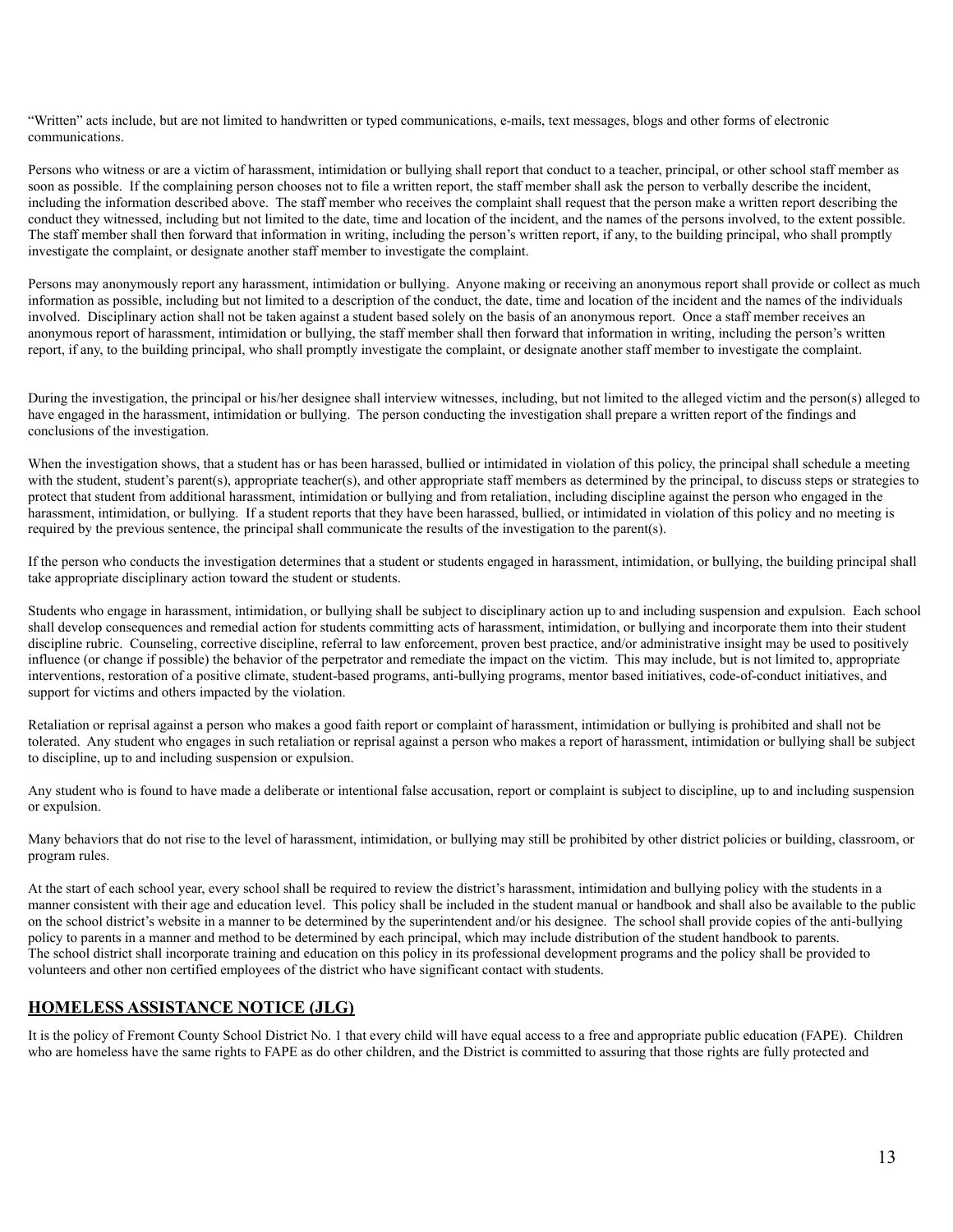honored. Any person or agency who is aware of any child of school age who meets the definition of a homeless student, or in the event of the enrollment of a student who meets the definition of a homeless student, the person, agency, or principal of the school where the student may be enrolled is requested to inform the District's Homeless Liaison. The Homeless Liaison will respond to the referral to assist in developing an action plan to provide the students with a free appropriate public education.

**Homeless** is defined as an individual who lacks a fixed, regular and adequate nighttime residence and includes, but is not limited to, an individual who has a primary nighttime residence that is:

a supervised publicly or privately operated shelter designed to provide temporary living accommodations (including welfare hotels, congregate shelters, and transitional housing for the mentally ill);

- an institution that provides a temporary residence for individuals intended to be institutionalized; or
- a public or private place not designed for, or ordinarily used as, a regular sleeping accommodation for human beings.

The terms "homeless" or "homeless individual" do not include any individual imprisoned or otherwise detained. In determining whether a child or youth is homeless, the relative permanence of the living arrangements should be considered. Determinations will be made on a case-by-case basis. In general, children or youth living in welfare hotels, transitional housing shelters, the streets, cars, abandoned buildings and other inadequate accommodations will be considered homeless.

### **Children and Youth in Transitional or Emergency Shelters**

If children or youth are placed in a transitional or emergency shelter because there is nowhere else to send them, and they are awaiting placement in a foster home or a home for neglected children, they will be considered homeless while in the emergency or transition shelter. Once placed in a foster home or a home for neglected children or youth, they will no longer be considered homeless.

### **Children and Youth Living in Trailer Parks and Camping Grounds**

Children and youth staying temporarily in trailer parks or campgrounds because they lack adequate living accommodations will be considered homeless. Those living in trailer parks or camp areas on a long-term basis in adequate accommodations will not be considered homeless.

### **Doubled-Up Children and Youth**

Children and youth who are living in "doubled-up" accommodations, that is, are sharing housing with other families or individuals, will be considered homeless if they are doubled-up because of a loss of housing or other similar situation. Families living in doubled-up accommodations voluntarily to save money generally will not be considered homeless.

#### **Foster Children and Youth**

In general, children and youth in foster homes will not be considered homeless. Many foster children are in the care of a public agency, awaiting placement in more permanent situations. The foster home, although temporary, serves as a fixed, regular and adequate nighttime residence. Children placed in foster homes for lack of shelter space, however, will be considered homeless.

### **Incarcerated Children and Youth**

Children and youth that are incarcerated for violation or alleged violation of a law will not be considered homeless even if prior to their incarceration they would have been considered homeless because they are living in inadequate accommodations. Children and youth that are under care of the state and are being held in an institution because they have no other place to live will be considered homeless. Once these children are placed in more permanent facilities, they will no longer be considered homeless.

### **Children and Youth in Migratory Families**

Children will not be considered homeless simply because they are children of migratory families. To the extent that these children may be staying in accommodations not fit for habitation, they will be considered homeless.

### **Runaways**

Children or youth who have run away from home and live in runaway shelters, abandoned buildings, the street, or other inadequate accommodations will be considered homeless, even if their parents have provided and are willing to provide a home for them.

#### **School-Age, Unwed Mothers**

In general, if school-age, unwed mothers or expectant mothers are living in homes for unwed mothers, and they have no other available living accommodations, they will be considered homeless. However, if they are staying in such a home only temporarily to receive specific health care or other services and intend to move to other adequate accommodations, they will not be considered homeless.

### **Sick or Abandoned Children and Youth**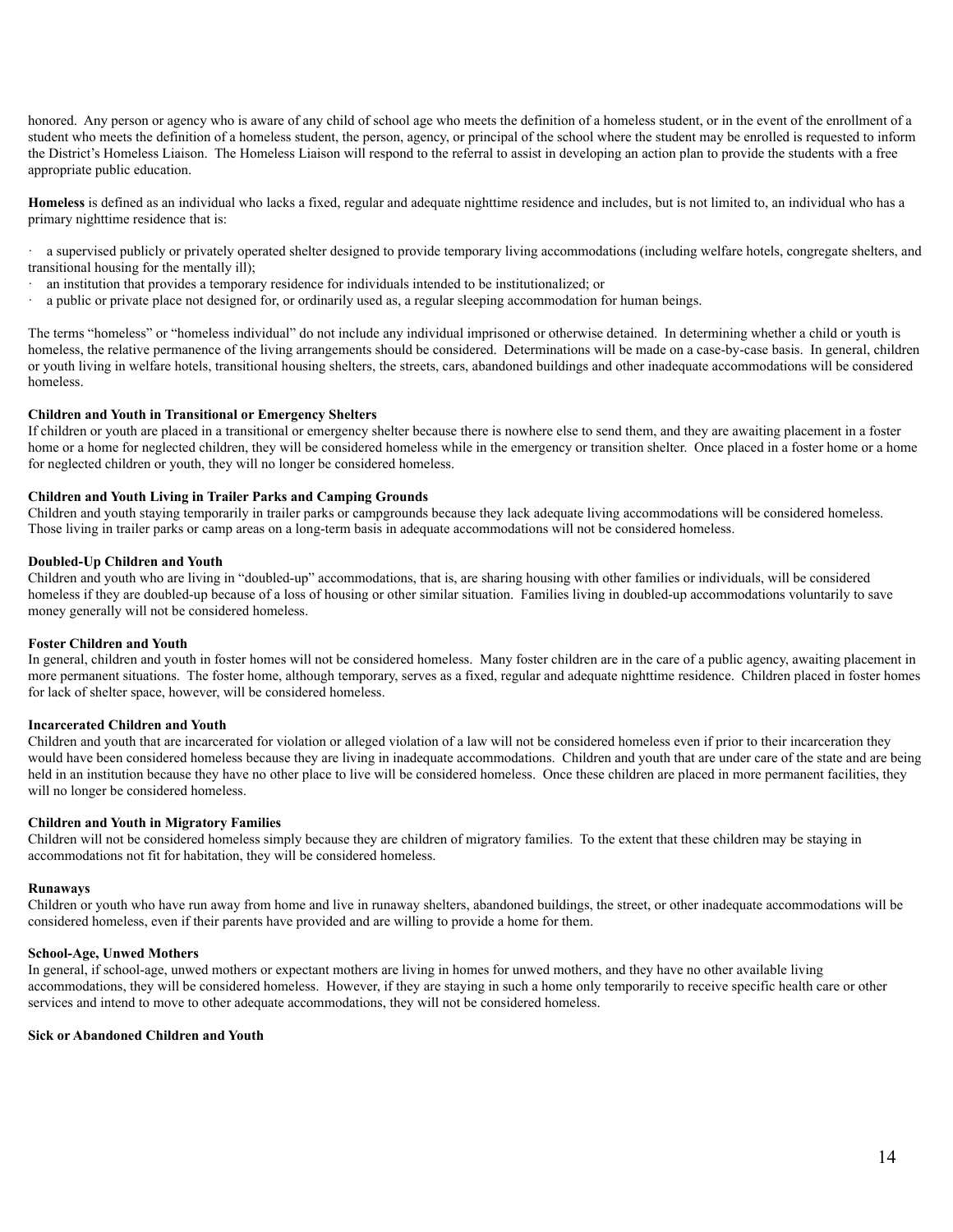There are instances where children and youth remain in a hospital beyond the time that they would normally stay for health reasons because their families have abandoned them. These children and youth will be considered homeless because they have no other place to live. Children and youth who were homeless prior to hospitalization will be considered to be homeless while they are in the hospital, unless regular and adequate living accommodations will be made available to them upon release from the hospital.

### **Dispute Resolution**

If a dispute arises over any issue covered in this policy, the child or youth in transition will be admitted immediately to the school in which enrollment is being sought, pending final resolution of the dispute. The student will also have the rights of a student in transition to all appropriate educational services, transportation, free meals, and Title 1, Part A, services while the dispute is pending.

The school where the dispute arises will provide the parent or unaccompanied youth with a written and/or oral explanation of its decision and the right to appeal and will refer the parent or youth to the local liaison immediately. The local liaison will ensure that the student is enrolled in the requested school and receiving services to which he or she is entitled and will resolve the dispute as expeditiously as possible. The parent or unaccompanied youth will be given every opportunity to participate meaningfully in the resolution of the dispute. The local liaison will keep records of all disputes in order to determine whether particular issues or schools are delaying or denying the enrollment of children and youth in transition repeatedly.

The parent, unaccompanied youth, or other school district may appeal the school district's decision as provided in the Wyoming Department of Education's dispute resolution process.

# **STUDENT NETWORK AND INTERNET ACCEPTABLE USE AGREEMENT (IIBF-E)**

### **FCSD #1 STUDENT NETWORK & INTERNET ACCEPTABLE USE AGREEMENT**

Fremont County School District #1 strongly believes in the educational value of the Internet and other online information resources. They can increase the power of curriculum content standards, enable exciting collaborations, increase productivity, and improve student learning. Resources provided by the Internet and other media sources are important parts of the District's instructional program. These services are provided to promote educational excellence in schools, support our curriculum, and support individual academic needs. Student use of District computers, networking, or applications constitutes acceptance of **the conditions within this agreement as well as additional stipulations within the school's student handbook**.

### **General Statement: Individual Responsibility of Parents and Users**

Even though filtering and other protection are in place on the District network, all users and their parents/guardians are advised that access may include the potential for access to materials inappropriate or offensive for school-aged pupils. All users are responsible for their use of technology resources and the Internet. The District does not accept responsibility for students accessing inappropriate content or acting contrary to this agreement.

### **General Statement: No Expectation of Privacy**

Network and Internet access is provided as a tool for education. The District reserves the right to monitor, inspect, copy, review, and store at any time and without prior notice any and all usage of the district computer network and Internet access and any and all information transmitted, received, or stored in connection with such usage. All such content shall become and remain the property of the District, and no student shall have any expectation of privacy regarding such materials. The District may share such transmissions with the student's parent/guardians, law enforcement, and other entities that the District deems necessary.

### **Student Account Usage**

Each student is given a unique identifying network account and password. These credentials are private and to be used only by that student. Students are responsible for their individual accounts and the actions on their network accounts. Students should take all reasonable precautions to prevent others from being able to use their account. Under no conditions should students provide their password to another student. If a student suspects her/his network account credentials has been compromised, the student should immediately inform a teacher or other staff member so action can be taken to protect her/his account.

### **Internet Use Filtering and Monitoring**

To comply with federal law, the District employs several methods of Internet content filtering and monitoring. However, no Internet content filtering system can be fully effective in preventing access to harmful and inappropriate material. With global access to computers and people, there is a risk that students may access material that may not be considered to be of educational value in the context of the school setting. Students receive instruction, appropriate to their age, regarding strategies to avoid the inadvertent access of inappropriate material and what to do if they accidentally access such material. Users will not use District resources to view or otherwise gain access to potentially objectionable materials. This includes text materials, video, images, or sound files that may be considered objectionable in an educational setting. If students mistakenly access inappropriate information, they should immediately disclose this access to their teacher or other supervising staff member. If a student finds that other users are visiting offensive or harmful sites, she/he should report such use to her/his supervising teacher.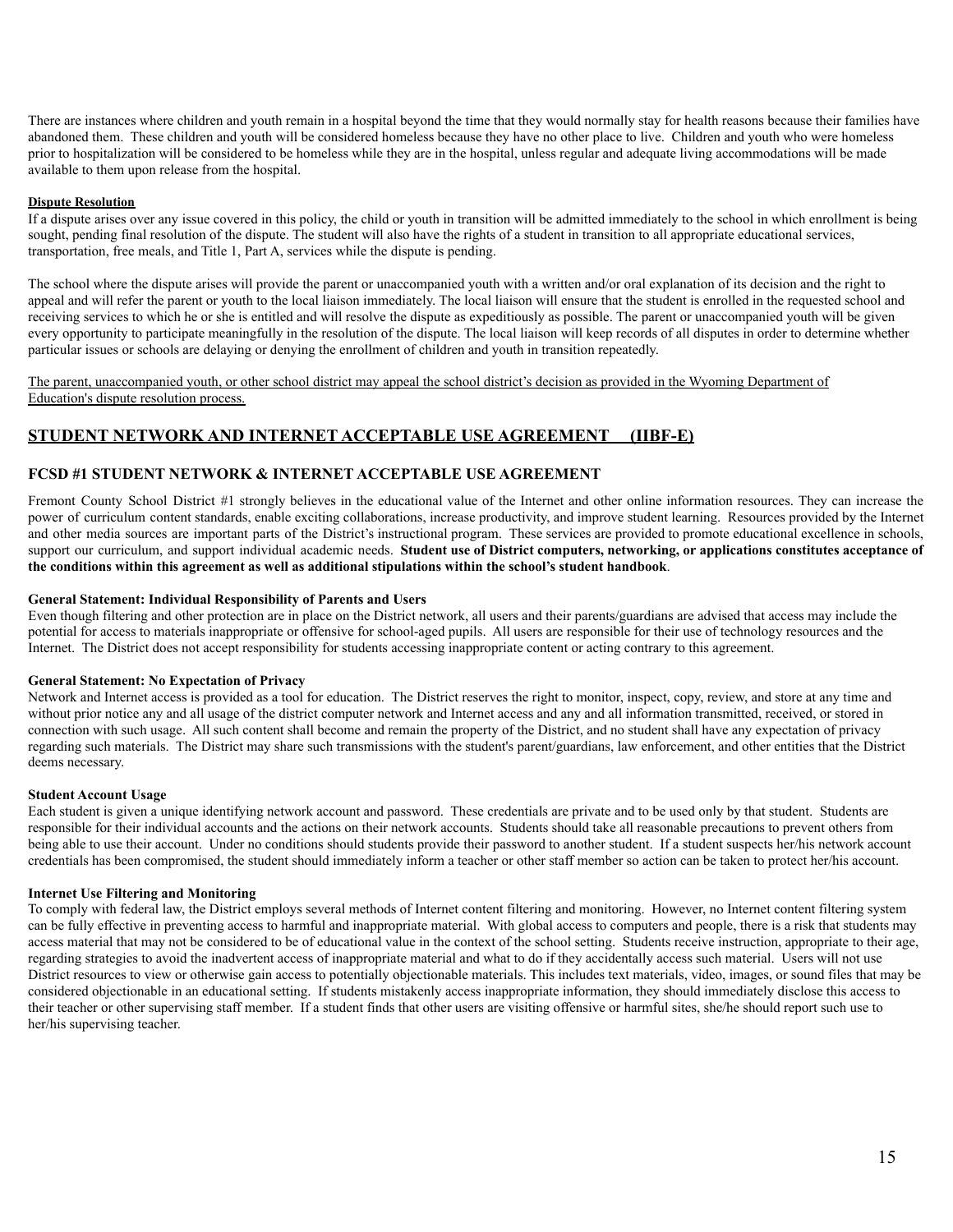### **Student File Storage**

All students, as part of their network account, are given storage space both on a school server as well as through an online service (see below). Storage space is set aside for educationally-appropriate content as well as student work. The District reserves the right to inspect any material stored in files to which users have access and will edit or remove any material which the district staff, in its sole discretion, believes may be objectionable. Music files, videos files taking a large amount of storage, and other non-educational material may be deleted at any time without notice to the student.

### **Student Email and Offsite File Storage Usage**

All students in grades 6-12 are given private District-managed email accounts and network "cloud" storage. These accounts are available to students both at school and offsite (home, library, etc). These accounts are hosted by a third-party service chosen by the District and specifically geared toward educational users (Microsoft Live@Edu). Email accounts may at any time be monitored by authorized school and District staff and may be shared with district administration, law enforcement, parents/guardians, and others as necessary. If a student suspects her/her email account has been compromised, she/he should immediately inform a teacher or principal. Students should not delete any threatening or suspicious messages, but leave them as evidence for authorized personnel to evaluate.

### **Social Networking Usage and Website Posting**

The use of social networking and collaborative sharing sites is limited to District-approved online applications, such as Edmodo and Wikispaces. Student accounts in approved applications are monitored and managed. Students may be invited to participate in various publishing and Internet posting opportunities through the District (such as online video, newsletters, wiki editing). The use and sharing of such resources and information online will fall under expectations within this agreement as well as school-wide and District expectations.

### **Expectations Regarding Usage and Communication**

The same rules and expectations that students have regarding communication and interaction with peers and with staff apply to online communications.

- Students shall not access, post, publish, or display harmful or inappropriate matter that is threatening, obscene, disruptive, sexually explicit, educationally inappropriate, or that could be construed as harassment or disparagement of others based on their race/ethnicity, national origin, gender, sexual orientation, age, disability, religion, or political beliefs.
- Students shall not use the system to promote any activity prohibited by school or district policy, local law, state law, federal law, or Fremont #1 Board policy.
- Students shall not disrupt, vandalize, or modify any network equipment, software, or computer hardware.
- Students shall not interfere with the work of other users or violate the privacy of others.
- Students shall not knowingly introduce malware, worms, keyloggers, or other malicious software into the network or onto an individual computer.
- Students shall not download or install executable software without the direct approval of authorized staff.
- Students shall not attempt to compromise or bypass content filtering and other security measures.

Schools and/or teachers may impose other guidelines and rules in addition to those in this document. Disciplinary consequences for violation of this agreement may include classroom sanctions that are defined by teacher, and/or school-wide sanctions including limited or no access to technology at the school as well as other consequences deemed appropriate by school and/or District administration.

### **BYOD ("Bring Your Own Device") guidelines**

A growing number of students are bringing personal technology – such as Internet-connected smartphones, netbooks, and mobile PDAs – to use during the school day on the guest wireless network provided by the school. Devices that connect to the Fremont #1 guest wireless network are subject to the same usage expectations and rules as are District-owned devices, and also subject to additional limitations established by the teacher/school. The District takes no responsibility for any issue or loss arising from the use of personal devices. The District reserves the right to search any and all personal technology devices brought upon the school campus or to any school activity or on any school bus if in the judgment of the supervisor or administrator in charge there is a reasonable suspicion to believe it contains evidence of the violation of a District rule, policy, or state or federal law which could subject the student to discipline.

### **Opt-Out**

Due to the pervasive and immersive use of technology in our District, it has become impossible for students to "opt-out" of using Internet resources. In extraordinary situations, the parents and principal can choose to limit some Internet access for a student, but exceptions will always be made for Internet access to testing, student email, and other educational applications that are required parts of our curriculum, daily classwork, and communication.

### **Disclaimer**

Fremont County School District #1 makes no warranties of any kind, whether expressed or implied, for the technology and Internet services it is providing. The District will not be responsible for any damages suffered by users, including loss of data resulting from delays, non-deliveries, incorrect deliveries, or service interruptions caused by its own negligence, user errors, omissions, or factors beyond the control of the District. Use of any information obtained via the Internet is at the user's own risk for the user's own purpose. The District specifically denies any responsibility for the accuracy or quality of information obtained through its Internet access. The district does not warrant that the functions of the system will meet any specific requirements or that it will be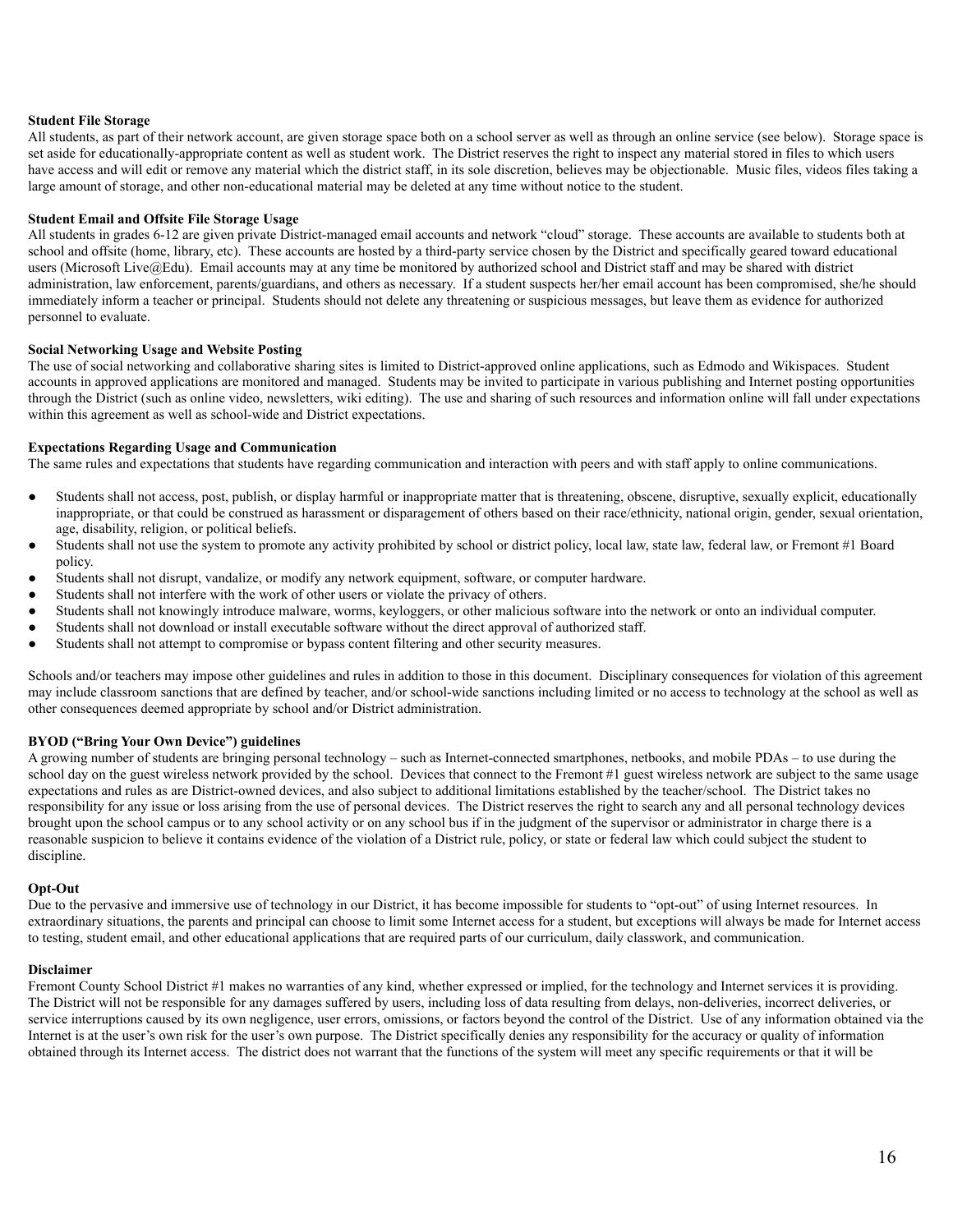error-free or uninterrupted. The District shall not be liable for any direct or indirect, incidental, or consequential damages (including lost data, information, or monetary loss) sustained or incurred in connection with the use, operation, or inability to use any aspect of the system or service.

More information about each of these points may be found on the Fremont #1 Technology website. A link to our website is included on the District Website at [www.landerschools.org.](http://www.landerschools.org)

# **PARENT AND FAMILY ENGAGEMENT (TITLE I SCHOOLS) (KBDA)**

The Every Student Succeeds Act (ESSA) requires meaningful parent involvement in their children's education. ESSA requires that all school districts that receive Title I funds have a written parent and family engagement policy. This policy shall be developed jointly with and agreed upon by both educators and parents. The intent of this policy is to involve parents and family as partners in the process of school review and improvement, in activities to improve student academic achievement and school performance, and to have an integral role in assisting in their child's learning. Meaningful efforts will be made to ensure involvement of all parents, along with community members, including parents of students often needing supplemental assistance in order to attain proficient levels of achievement.

The District shall annually, by the end of September (or following the release of achievement data, if later), through a variety of communication avenues inform parents regarding the following:

the status of District schools as it relates to the Elementary and Secondary Education Act (ESEA), "Every Student Succeeds Act" (ESSA), student achievement results and concerns, program and rights of parents to have meaningful involvement in the planning, review and improvement of the Title I program.

The District shall offer, in addition to an annual meeting, a flexible number of meetings at times determined most appropriate to gather parental involvement in developing, reviewing and evaluating on an ongoing basis this Parent and Family Engagement Policy. Parents shall be notified of:

- 1. their right to examine staff members' qualifications related to the ESSA requirement that parents of Title I students be allowed to request the qualifications of teachers and paraprofessionals providing services to their child (see policy GBJ);
- 2. their rights regarding their child's attendance site or participation in programs focused on school improvement;
- 3. assurances that all students in the District shall be involved with state-required assessment, with alternate assessments or exclusions only as allowed under Wyoming Department of Education guidelines;
- 4. the District's commitment to offering training annually, to parents, related to activities in the home which reinforce student progress in such areas as reading, mathematics, science, self-esteem, and others;
- 5. their right to be informed about progress and to be involved with decision-making regarding their child's educational program, and in a language appropriate to their circumstances;
- 6. Consolidated Grant resources available for use in parent activities including training, out-of-district school site visitations, and support for meeting expenses including child care, transportation, and supplies;
- 7. that the District shall provide opportunities for parents to meet individually with staff, at times as convenient as practicable, to discuss student progress and concerns. Parents will be informed of internet-based, secure information which they may retrieve, on a daily basis if so desired.
- 8. their right, if they are home-schooling parents, to have access to federally-funded programs such as Title I, Special Education, and staff development training, and that their children may participate in annual state-mandated assessments;
- 9. requirements as mandated by State standards, State assessments, and requirements for graduation.

The School District and parents will develop a school-parent compact that outlines how parents, students and school staff will share the responsibility for improving student achievement, and describes how parents and teachers will communicate. The School District will offer assistance to parents in understanding the education system and the state standards, and how to support their children in achievement. The District will provide materials and training to help parents work with children. The District will educate teachers and other school staff, including school leaders, in how to engage families effectively. The District will coordinate with other federal and state programs, including preschool programs. The District will provide reasonable support the parents may request and provide information in a format and language parents can understand.

### District Title I Parent Advisory Council/School-Parent Compact

A District Title I Parent Advisory Council, composed of parents from each of the District's Title I schools, shall meet a minimum of twice annually with the District Title I Director and Title I staff to address the areas described below. The required meetings shall occur in October and May, following building-level meetings in September and April.

- 1. Review of present implementation progress and parent input, including a review of this policy and recommendations for changes, if necessary.
- 2. Information and review of training opportunities for parents and staff.
- 3. Review of current priorities and activities and an opportunity for input from parents for additional considerations.
- 4. Review reports from building-level meetings and consider for adoption recommendations from those meetings.
- 5. Make recommendations having the intent of encouraging parent participation in Title I-related activities.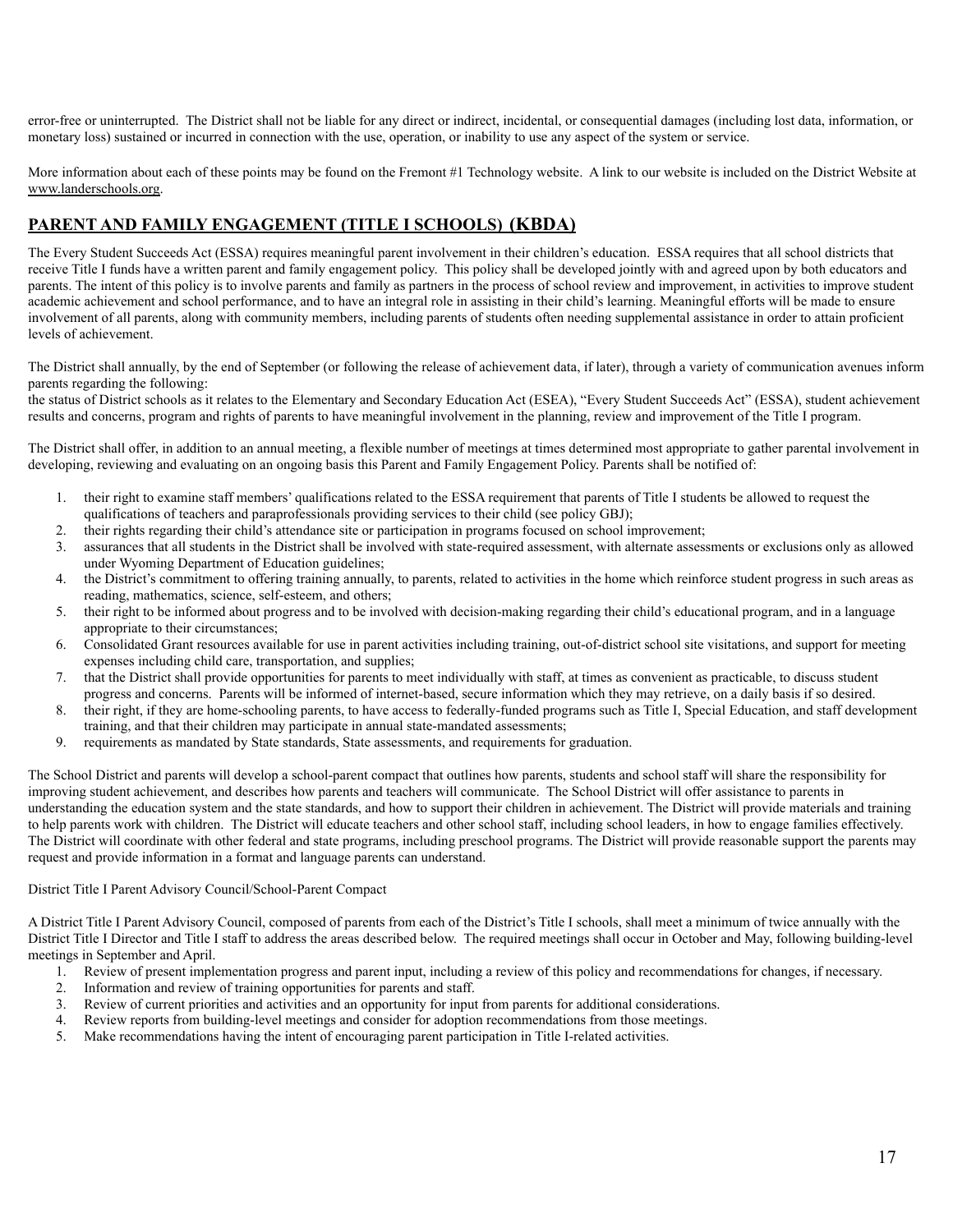Building Level Parent Involvement/School-Parent Compact

Each Title I school shall have a committee composed of parents of Title I parents which shall meet a minimum of twice annually (September and April) with building Title I staff and administration. Among the responsibilities of each committee shall be:

- 1. providing support as appropriate for the school's parent conference activities including information gathering, registration, and other help to improve school-community communication;
- 2. providing input to the building's School-Parent Compact, particularly in areas related to parent training, instructional support in the home, and other topics focusing on student performance;
- 3. providing building-level recommendations to be taken to the District Title I Advisory Council, addressing the topics listed in that body's description of responsibilities;
- 4. involving, as appropriate, staff from "feeder" pre-schools.
- 5. outline how parents, the entire school staff, and students will share the responsibility for improved student academic achievement.

Each Title I school shall provide written progress reports to parents concerning their child's academic performance, on a regular basis, and shall schedule parent conferences a minimum of twice annually for individual sessions. In some instances, meetings may be held more frequently to address significant concerns or problems.

Of the Title I funds received by the District, not less than one percent (1%) shall be mandated to fund family engagement with the District sending at least ninety percent (90%) of those funds directly to the Title I school.

# **PARENTS RIGHT TO KNOW (SEC. 1112. [20 U.S.C. 6312], section (e))**

INFORMATION FOR PARENTS.— At the beginning of each school year, a local educational agency that receives funds under this part shall notify the parents of each student attending any school receiving funds under this part that the parents may request, and the agency will provide the parents on request (and in a timely manner), the following information:

- 1) Information regarding the professional qualifications of the student's classroom teachers, including at a minimum, the following:
	- Whether the student's teacher-
		- (1) has met State qualification and licensing criteria for the grade levels and subject areas in which the teacher provides instruction;
		- (2) is teaching under emergency or other provisional status through which State qualification or licensing criteria have been waived; and
		- (3) is teaching in the field of discipline of the certification of the teacher.
	- ii) Whether the child is provided services by paraprofessionals and, if so, their qualifications.
	- b) ADDITIONAL INFORMATION.—In addition to the information that parents may request, a school that receives funds under this part shall provide to each individual parent of a child who is a student in such school, with respect to such student
		- i) information on the level of achievement and academic growth of the student, if applicable and available, on each of the State academic assessments required under this part; and
		- ii) timely notice that the student has been assigned, or has been taught for 4 or more consecutive weeks by, a teacher who does not meet applicable State certification or licensure requirements at the grade level and subject area in which the teacher has been assigned.
- 2) Information regarding any State or local educational agency policy regarding student participation in any assessments mandated by section 1111(b)(2) and by the State or local educational agency, which shall include a policy, procedure, or parental right to opt the child out of such assessment, where applicable.
	- a) For each grade served by the local educational agency, information will be provided on each assessment required by the State to comply with section 1111, other assessments required by the State, and where such information is available and feasible to report, assessments required district-wide by the local educational agency, including
		- i) the subject matter assessed;
		- ii) the purpose for which the assessment is designed and used;
		- iii) the source of the requirement for the assessment; and
		- iv) where such information is available—
			- (1) the amount of time students will spend taking the assessment, and the schedule for the assessment; and
			- (2) the time and format for disseminating results.
	- b) LOCAL EDUCATIONAL AGENCY THAT DOES NOT OPERATE A WEBSITE.—In the case of a local educational agency that does not operate a website, such local educational agency shall determine how to make the information described in subparagraph (A) widely available, such as through distribution of that information to the media, through public agencies, or directly to parents.
- 3) Information to parents of an English learner identified for participation or participating in such a program, of—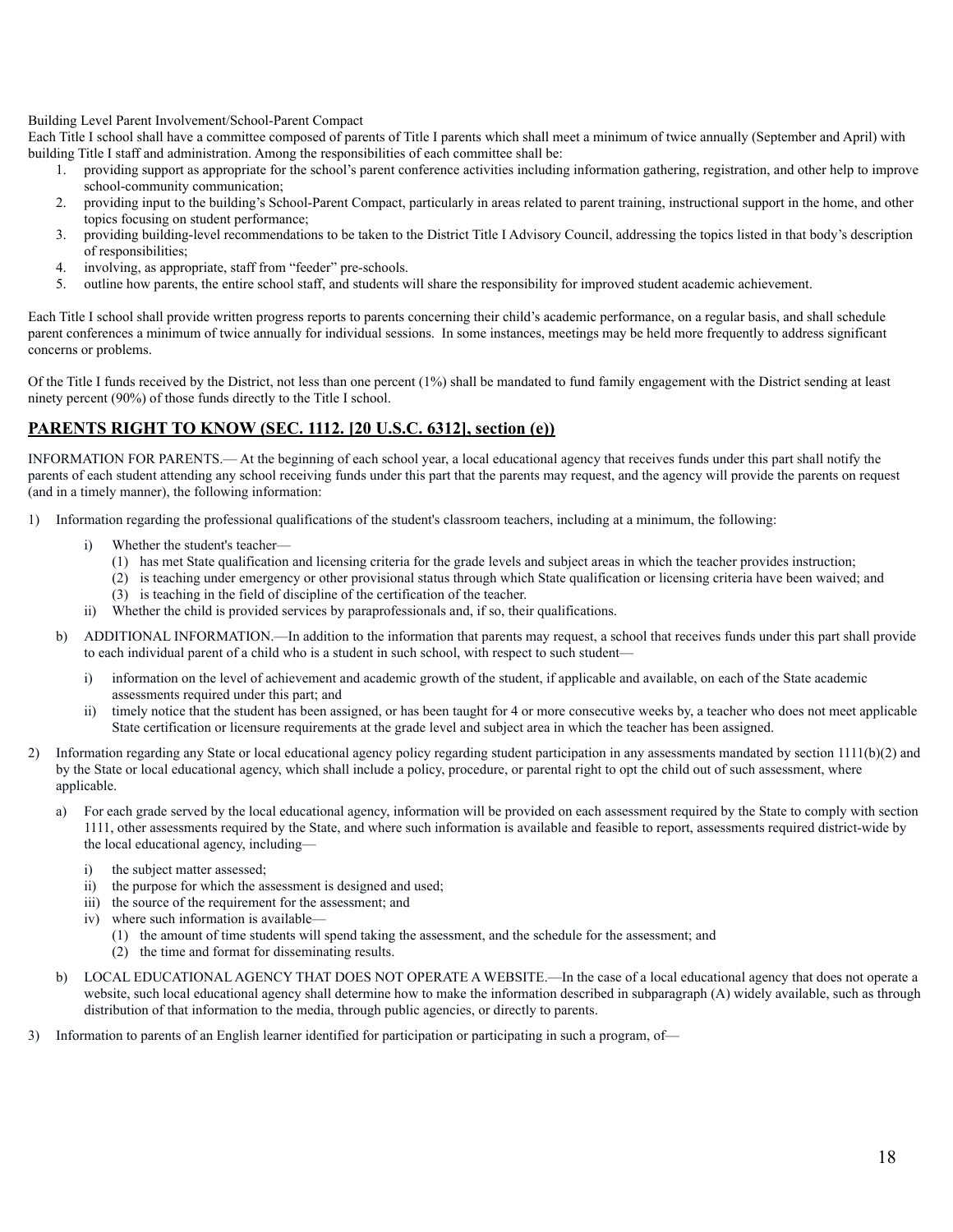- a) the reasons for the identification of their child as an English learner and in need of placement in a language instruction educational program;
- b) the child's level of English proficiency, how such level was assessed, and the status of the child's academic achievement;
- c) the methods of instruction used in the program in which their child is, or will be, participating and the methods of instruction used in other available programs, including how such programs differ in content, instructional goals, and the use of English and a native language in instruction;
- d) how the program in which their child is, or will be, participating will meet the educational strengths and needs of their child;
- e) how such program will specifically help their child learn English and meet age-appropriate academic achievement standards for grade promotion and graduation;
- f) the specific exit requirements for the program, including the expected rate of transition from such program into classrooms that are not tailored for English learners, and the expected rate of graduation from high school (including four-year adjusted cohort graduation rates and extended-year adjusted cohort graduation rates for such program) if funds under this part are used for children in high schools;
- g) in the case of a child with a disability, how such program meets the objectives of the individualized education program of the child, as described in section 614(d) of the Individuals with Disabilities Education Act (20 U.S.C. 1414(d)); and
- h) information pertaining to parental rights that includes written guidance
	- i) detailing the right that parents have to have their child immediately removed from such program upon their request;
	- ii) detailing the options that parents have to decline to enroll their child in such program or to
		- (a) choose another program or method of instruction, if available; and
	- iii) assisting parents in selecting among various programs and methods of instruction, if more than 1 program or method is offered by the eligible entity.
- i) SPECIAL RULE APPLICABLE DURING THE SCHOOL YEAR.—For those children who have not been identified as English learners prior to the beginning of the school year but are identified as English learners during such school year, the local educational agency shall notify the children's parents during the first 2 weeks of the child being placed in a language instruction educational program consistent with subparagraph (A).
- j) PARENTAL PARTICIPATION.
	- i) IN GENERAL.—Each local educational agency receiving funds under this part shall implement an effective means of outreach to parents of English learners to inform the parents regarding how the parents can—
		- (1) be involved in the education of their children; and
		- (2) be active participants in assisting their children to—
			- (a) attain English proficiency;
			- (b) achieve at high levels within a well-rounded education; and
			- (c) meet the challenging State academic standards expected of all students.
	- ii) REGULAR MEETINGS.—Implementing an effective means of outreach to parents shall include holding, and sending notice of opportunities for, regular meetings for the purpose of formulating and responding to recommendations from parents of students assisted under this part or title III.
- k) BASIS FOR ADMISSION OR EXCLUSION.— A student shall not be admitted to, or excluded from, any federally assisted education program on the basis of a surname or language-minority status.

# **PPRA NOTICE AND CONSENT/OPT-OUT FOR SPECIFIC ACTIVITIES ( 20 U.S.C. 1232h)**

The Protection of Pupil Rights Amendment (PPRA), 20 U.S.C. 1232h, requires schools to notify you and obtain consent or allows you to opt out your child from participating in certain school activities. These activities include a student survey, analysis, or evaluation that concerns one or more of the following eight areas ("protected information surveys")

- 1. Political affiliations or beliefs of the student or student's parent
- 2. Mental or psychological problems of the student or student's family
- 3. Sexual behavior or attitudes
- 4. Illegal, anti-social, self-incriminating, or demeaning behavior
- 5. Critical appraisals of others with whom respondents have close family relationships
- 6. Legally recognized privileged relationships, such as with lawyers, doctors, or ministers
- 7. Religious practices, affiliations, or beliefs of the student or parents
- 8. Income, other than as required by law to determine program eligibility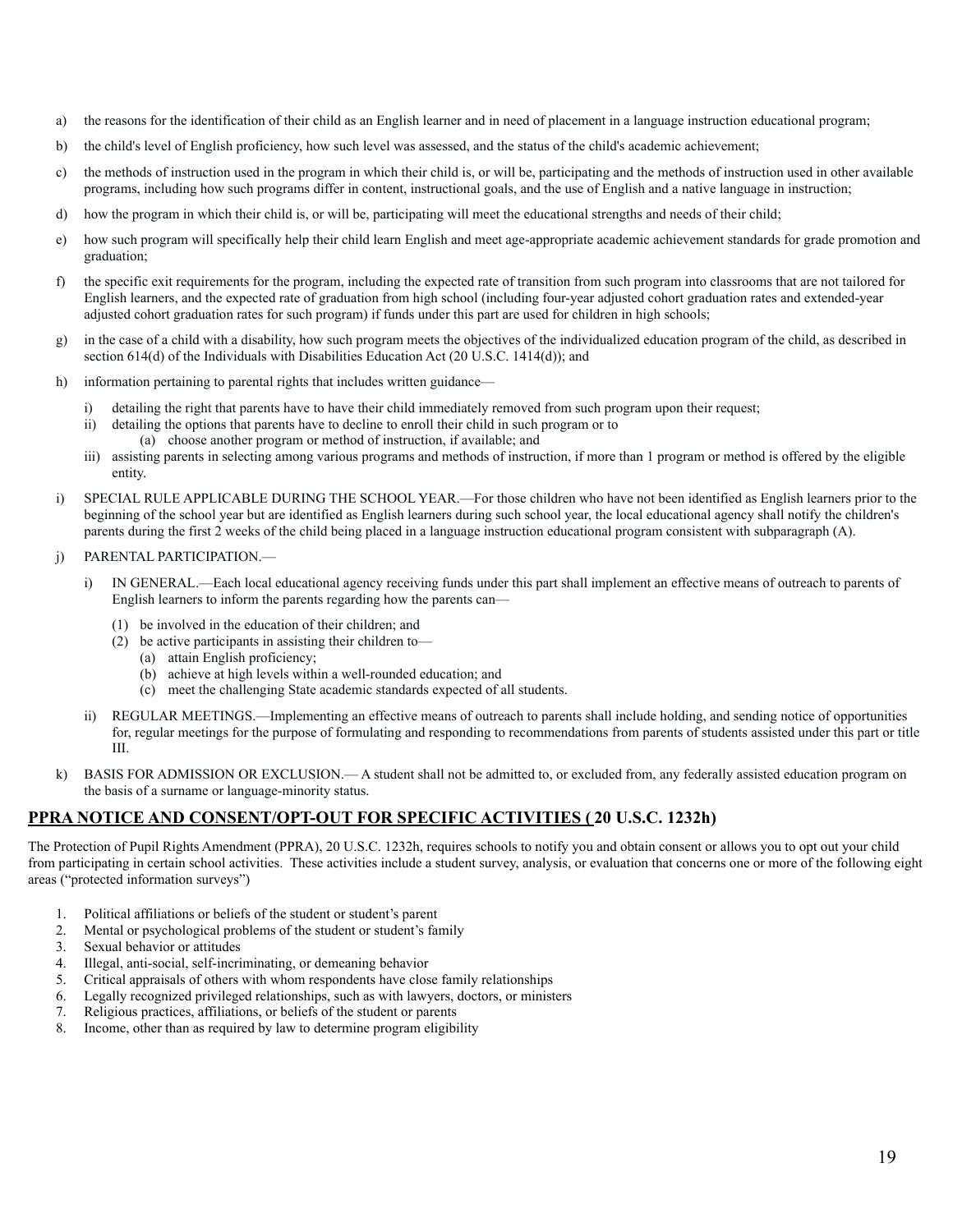This requirement also applies to the collection, disclosure or use of student information for marketing purposes ("marketing surveys"), and certain physical exams and screenings.

### **(Please note that this notice and consent/opt-out transfers from parents to any student who is 18 or older or an emancipated minor under Wyoming Law.)**

# **SECLUSION AND RESTRAINT POLICY (JLJ)**

FCSD#1 has a policy on seclusion and restraint of students. This policy can be found on the school district website under the About Us tab under Governing Board. For questions about the policy, please contact your child's principal or the District's Special Services Director (332-4711).

# **SEX OFFENDERS ON SCHOOL PROPERTY (KIB)**

Pursuant to Wyoming Statute §6-2-320, registered sex offenders requesting permission to be on school property under conditions not already specified under this law, are required to have written permission.

In compliance with this law, registered sex offenders seeking written permission to be on school property, or to attend a school event located elsewhere, are required to submit the form to the appropriate principal no later than three school days in advance of the date he/she is requesting.

A reply to this written request will be given prior to the requested date. Only the Superintendent may grant permission for this request after consulting with the appropriate principal.

The District shall inform its staff and students/parents by notice published annually by the school district either by including such notice with annual notices published in the local newspaper or by other notice directly provided to staff and students or the parents of minor students that the staff member and/or student/parent can obtain information regarding sex offenders either employed by the school district or attending a school in the school district by contacting local law enforcement (police or sheriff's department) having jurisdiction over the school campus as required by W.S. §7-19-303(h).

### **SEXUAL HARASSMENT (GCQD)**

Discrimination, Sexual Harassment and Intimidation for Students and Employees

(This is a condensed version of the policy. A complete copy is available in the school office or on the District's website.)

### **Basic Policy:**

Fremont County School District #1 is committed to a positive and productive working and learning environment free of discrimination and sexual harassment. Discrimination and sexual harassment adversely affect morale and interfere with employee and student ability to work and learn. The District prohibits sexual harassment, discrimination or intimidation of its employees and students, whether committed by a co-worker, supervisor, subordinate, contractor, volunteer, or student; and finds such behavior just cause for disciplinary action. Whereas, sexual harassment substantially compromises the attainment of educational excellence and the District will not tolerate such behavior between members of the same or opposite gender.

Furthermore, the District prohibits retaliation against any employee or student because he or she has made a report of alleged sexual harassment or discrimination or against any employee or student who testified, assisted, or participated in the investigation of a report. Retaliation includes, but is not limited to, any form of intimidation reprisal, or adverse pressure. Retaliation is itself a violation of federal and state regulations prohibiting discrimination or sexual harassment and will lead to disciplinary action against the offender as hereinafter set forth.

This policy also applies to individuals attending any school-sponsored events, regardless of location.

### **Reporting:**

Students or employees who believe they may have been harassed or intimidated should contact a counselor, the Title IX Coordinator, a school nurse or the building principal unless such a person is involved in the alleged harassment.

Once a report has been filed, a confidential and expeditious investigation shall be initiated.

### **Confidentiality:**

A report of sexual harassment or intimidation, and the investigation, is to be kept in strictest confidentiality to the greatest extent possible for the protection of all parties involved.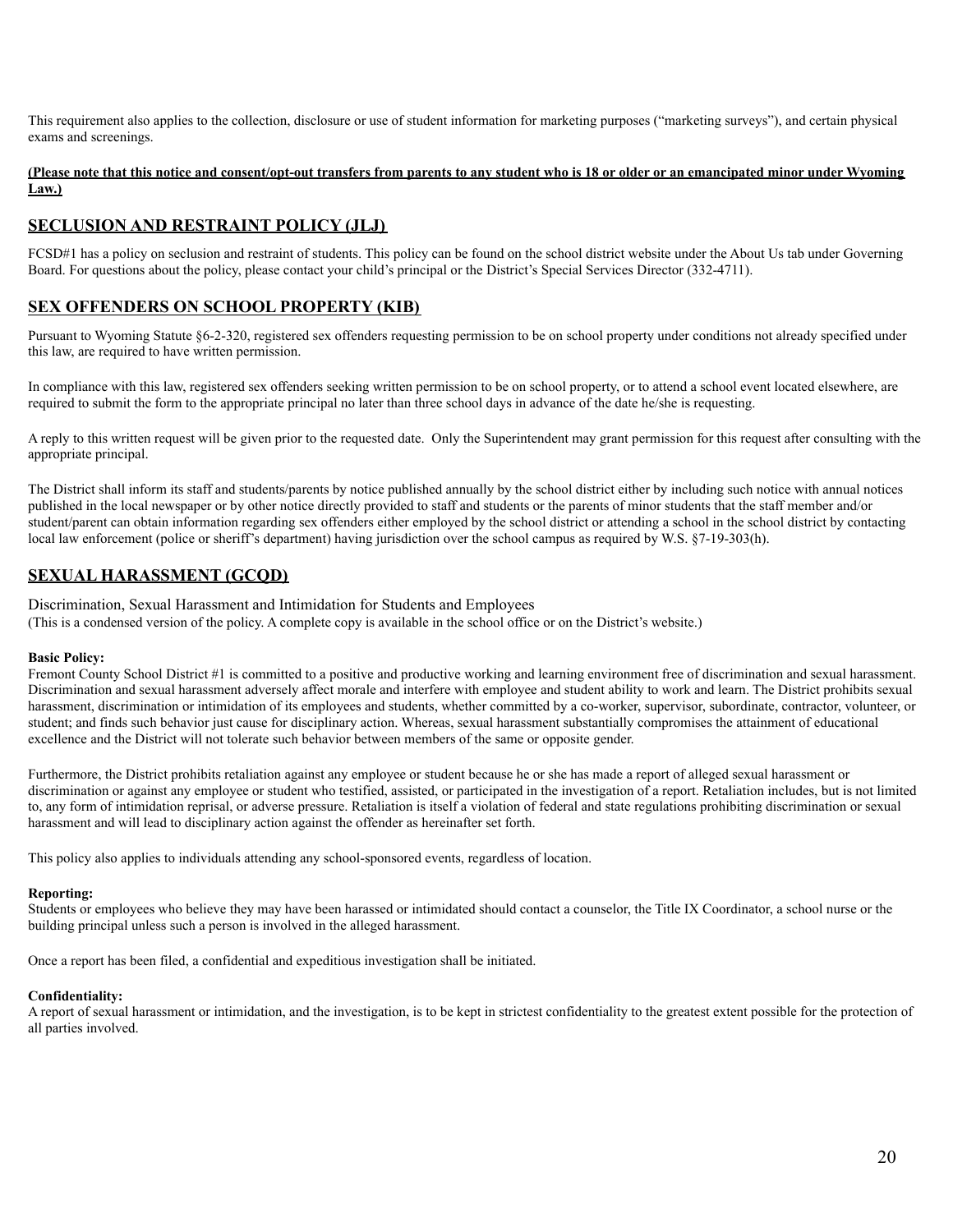All parties' right to privacy will be protected to the extent possible. The District has a compelling interest to provide educational programs in an environment free from sexual harassment and discrimination. Therefore, the District's obligation to investigate and take corrective action may supersede an individual's right to privacy.

### **Investigation and Action Procedure:**

The District has a procedure in place to investigate and act on all complaints. Each incident will be investigated in a timely fashion.

# **STUDENT TRANSPORTATION FOR ACTIVITY TRIPS (JFCD)**

In all extra-curricular activity programs, students will be required to ride to and from the activity in school-provided vehicles unless parents/guardians have obtained approval per the requirements in this policy to transport their children to or from a school-sanctioned activity.

If a student who has an unusual circumstance that prohibits him/her from being transported by school transportation with the rest of the group or team to an activity, the parent must complete the appropriate form and submit it to the Activity Director, principal, or designee prior to the group or team's departure to obtain approval to transport the student to the activity.

If a parent/guardian wishes to transport his/her child home after an activity, it is desired that the parent/guardian complete the form and submit it to the Activity Director, principal, or designee prior to departure on the activity trip. However, in the event a parent/guardian determines during or after the activity that s/he would like to transport the child home, then the proper form must be completed and submitted to the coach or sponsor prior to the team/group's departure to return to Lander.

In the event that a parent/guardian needs to have another responsible adult transport a student, then the parent/guardian must meet with the Activity Director or principal, explain the reason for the request, and complete the request-form in the presence of the Activity Director or principal. If this protocol is not followed, the student will not be allowed to be transported by an adult who is not a parent or guardian. (In the event of an injury, this requirement may be waived by the Activity Director or principal.)

The decision to grant or deny the request rests with the Activity Director, principal, or his/her designee.

# **TRANSFER OF SCHOOL DISCIPLINARY RECORDS (20 USC 7917)**

Title VIII of the Every Student Succeeds Act (ESSA) seeks to provide our nation's schools with a safe and drug-free environment so that teaching and learning are not disrupted and each student has the opportunity to succeed in school. Section 8537 of the Act requires each state to submit an assurance that it has procedures to transfer a student's disciplinary records, with respect to a suspension or expulsion, when the student enrolls in another public or private school.

# **UNSAFE SCHOOL CHOICE OPTION (20 USC 7912)**

According to section 8532 of the Every Student Succeeds Act (ESSA), each state receiving funds under this act shall establish and implement a statewide policy requiring that a student attending a persistently dangerous public elementary school or secondary school, as determined by the state in consultation with a representative sample of local educational agencies, or who becomes a victim of a violent criminal offense, as determined by state law, while in or on the grounds of a public elementary school or secondary school that the student attends, be allowed to attend a safe public elementary school or secondary school within the local educational agency, including a public charter school..

# **VOLUNTEERS – BACKGROUND CHECKS (IICD)**

Individuals who volunteer to share their time, talents, knowledge, and efforts with students provide a valuable service to the District. However, it is the District's responsibility to ensure that student safety is the primary consideration as volunteers are approved.

All volunteers will be asked to complete the District's **"**Volunteer Information Form."

All individuals who volunteer to assist with school activities under the following circumstances must undergo screening through a nationwide database selected and used by the District:

1. Individuals who volunteer on a "regular" basis so that it is anticipated that they will volunteer for 36 or more hours during the school year (i.e., one hour per week or more); if these individuals will likely never be alone with students without a school district employee being present, principals may choose not to have a volunteer in this category have the criminal background check; or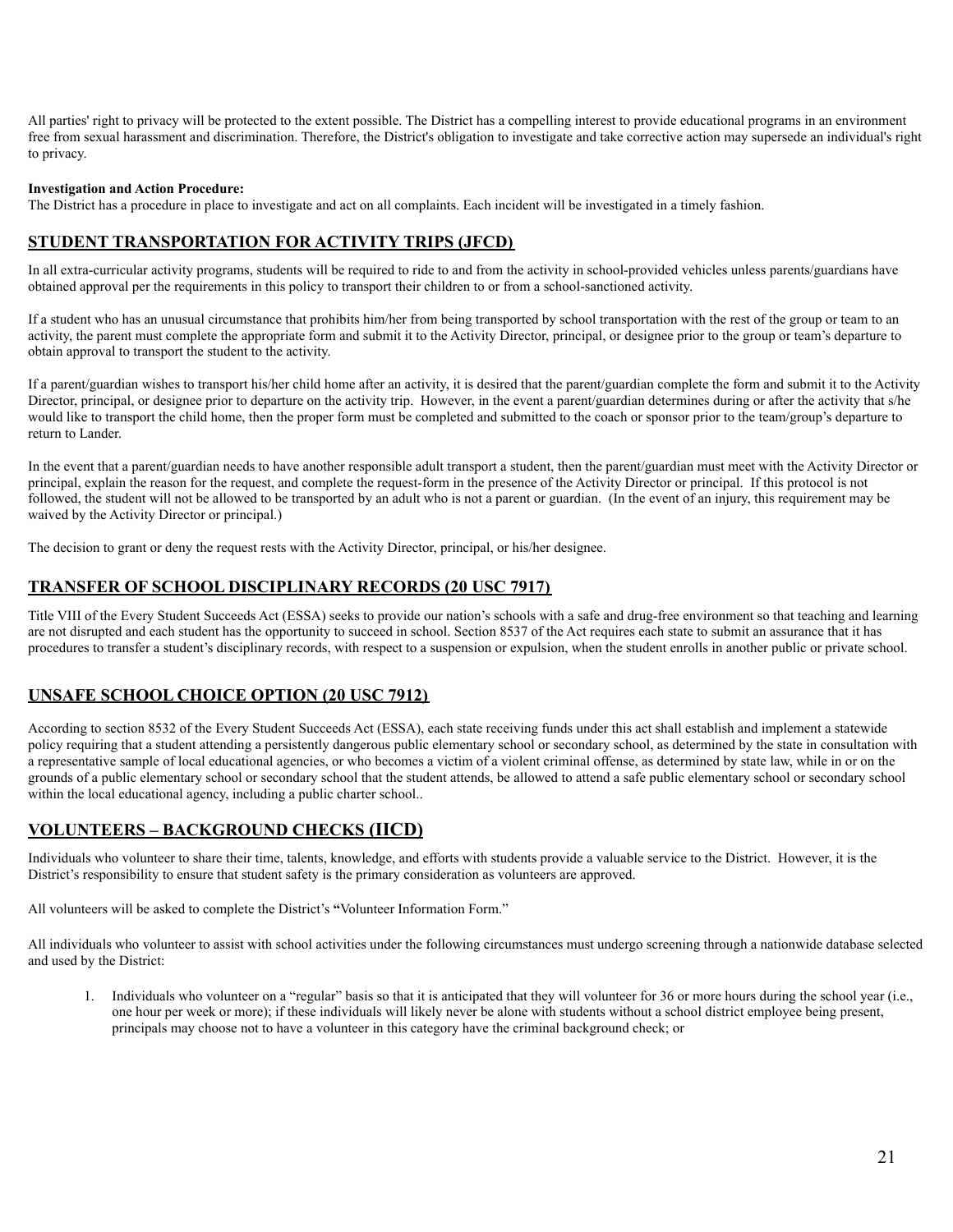- 2. Any individual whose volunteer work will allow the volunteer to be alone with a student or group of students for more than a few minutes without being in visual contact of a school employee; or
- 3. Any individual who will accompany students on an overnight trip; or
- 4. Any individual who volunteers as a coach for more than five days during a season or is likely to assist an activity sponsor for more than five days during a school year; or
- 5. Any individual who will accompany students on an activity, sports event, or field trip off school premises and will be alone with a student or small group of students without a school district employee being within visual contact of the volunteer for more than a few moments.

A principal may require any volunteer to be screened through the nationwide database used by the District whether or not the volunteer is subject to mandatory screening as outlined above.

A volunteer will only need to undergo the screening one time unless the principal requests that it occur more frequently.

The results of the screening will be submitted to the Superintendent of Schools and will remain confidential to the greatest extent possible; however, the District reserves the right to provide such information to other School District personnel or to law enforcement officials as is deemed necessary, consistent with legitimate educational interests, including but not limited to school safety requirements. The Superintendent will review the results of the background checks and determine the suitability of a volunteer. If necessary, the Superintendent will discuss the results with the principal in whose school the volunteer wishes to work, other School District personnel, or law enforcement officials as the Superintendent determines necessary, and may discuss the results with the volunteer. The screening results must be received prior to allowing a volunteer to participate in an overnight trip with students or on a field trip during which the volunteer will be alone with a student or a small group of students. An individual who is required to have a background check may volunteer on school premises for up to three days before the results of the background check are received by the District if the following conditions are met: (1) The volunteer completes the "Volunteer Information Form" to self-report any prior criminal problems, and (2) the principal approves the volunteer being in the school, and (3) the volunteer will be monitored by a teacher, sponsor, or administrator.

To help volunteers and chaperones understand District expectations, a "Code of Conduct" will be developed and provided to all volunteers and chaperones.

For students who will be placed in businesses for work-study, job-shadowing, internship, etc. experiences without a school district employee being present while the student is at the work site, the agreement that is signed by the business or company where the student will work will have a clause that states that the employer verifies that no known sex offender or felon is employed by the business or company.

The District retains the right to reject or refuse the offer of any person to serve as a volunteer at any time for any reason or no reason at all.

# **WEAPONS POSSESSION (GCU)**

It is the intent of the Board of Trustees to prevent weapons from being brought onto school property and into school buildings. Weapons include objects, when used inappropriately by someone, could cause harm to any person on school property.

Possession/use of any dangerous or deadly weapon in any school building (including buildings/property where students are assigned off-campus), on school grounds, in any school vehicle, any other vehicle assigned by the administration to transport students and staff, or at any school-sanctioned activity, is prohibited.

Those who access and/or utilize the public schools shall not possess, handle, transmit, or conceal any object that could be used as a weapon or cause harm to another person.

Weapons shall be defined as any item/object that can be construed as a weapon, such as, but is not limited to guns of any type, facsimile weapons (toy weapons that resemble real weapons) Ninja stars, slingshots, bludgeons, knives, or any pocketknife.

If a pocketknife is inadvertently brought to school and voluntarily handed in at the school office, no disciplinary action will be taken.

An exception to this policy may be approved by the Superintendent, or designee, in consultation with the Board attorney. The Board will be notified of any exceptions.

### **CONSEQUENCES:**

The possession or use of any item construed as a weapon shall require disciplinary proceedings to begin which may include discipline, suspension and the possibility of expulsion, dismissal, or termination of the person involved. The following proceedings shall be immediately initiated by the principal or his/her designee: